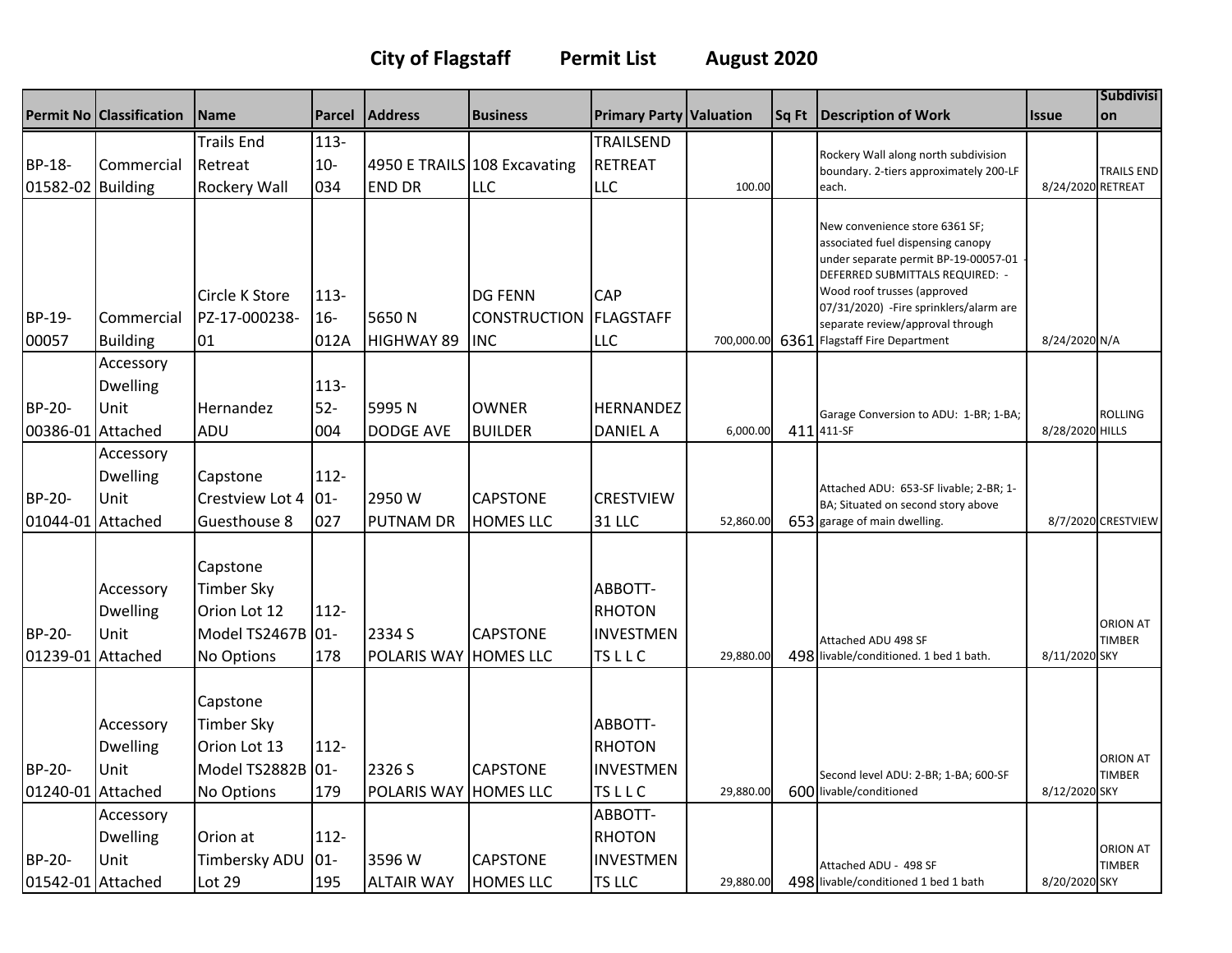|               |                 | Circle K Store-       | $113 -$ |                    | <b>DG FENN</b>           | <b>CAP</b>         |            |                                                                                     |                   |                                        |
|---------------|-----------------|-----------------------|---------|--------------------|--------------------------|--------------------|------------|-------------------------------------------------------------------------------------|-------------------|----------------------------------------|
| BP-19-        | Commercial      | Fuel Canopy PZ-16-    |         | 5650N              | <b>CONSTRUCTION</b>      | <b>FLAGSTAFF</b>   |            | New fuel dispensing canopy 5124 SF;<br>Associated convenience store under           |                   |                                        |
| 00057-01      | L Building      | 17-000238-01          | 012A    | HIGHWAY 89         | <b>INC</b>               | <b>LLC</b>         | 110,000.00 | 5124 separate permit BP-19-00057                                                    | 8/24/2020 N/A     |                                        |
|               |                 |                       |         |                    |                          | <b>TIMBER SKY</b>  |            |                                                                                     |                   |                                        |
|               |                 |                       |         |                    |                          | <b>COMMUNIT</b>    |            |                                                                                     |                   |                                        |
|               |                 |                       | 112-    |                    | T3                       |                    |            |                                                                                     |                   |                                        |
| BP-20-        | Commercial      | <b>Timber Sky</b>     | $01 -$  | 3541W              | <b>CONSTRUCTION</b>      | <b>ASSOCIATIO</b>  |            |                                                                                     |                   | <b>ORION AT</b>                        |
| 01217         | <b>Building</b> | Mailboxes             | 267     | <b>ELECTRA DR</b>  | <b>LLC</b>               | N                  | 10,500.00  | Open "trellis" mailbox structure approx.<br>81 SF covered area.                     | 8/26/2020 SKY     | <b>TIMBER</b>                          |
|               |                 |                       | $112 -$ |                    | T3                       | <b>TIMBER SKY</b>  |            |                                                                                     |                   | <b>ARIES AT</b>                        |
| <b>BP-20-</b> | Commercial      | <b>Timber Sky</b>     | $01 -$  |                    | 2520 S OWEN CONSTRUCTION | <b>COMMUNIT</b>    |            |                                                                                     |                   | <b>TIMBER</b>                          |
| 01218         | <b>Building</b> | Mailboxes             | 348     | <b>WAY</b>         | <b>LLC</b>               | Y ASSOC            | 10,500.00  | Open "trellis" mailbox structure approx.<br>81 SF covered area.                     | 8/26/2020 PHASE 1 | SKY -                                  |
|               |                 |                       |         |                    |                          | <b>TIMBER SKY</b>  |            |                                                                                     |                   |                                        |
|               |                 |                       |         |                    |                          | <b>COMMUNIT</b>    |            |                                                                                     |                   |                                        |
|               |                 |                       | 112-    |                    | T <sub>3</sub>           |                    |            |                                                                                     |                   |                                        |
| <b>BP-20-</b> |                 |                       | $01 -$  |                    |                          |                    |            |                                                                                     |                   | <b>ORION AT</b>                        |
|               | Commercial      | <b>Timber Sky</b>     |         | 3505 W             | <b>CONSTRUCTION</b>      | <b>ASSOCIATIO</b>  |            | Open "trellis" mailbox structure approx.                                            |                   | <b>TIMBER</b>                          |
| 01219         | <b>Building</b> | Mailboxes             | 262     | <b>ELECTRA DR</b>  | <b>LLC</b>               | N                  | 10,500.00  | 81 SF covered area.                                                                 | 8/26/2020 SKY     |                                        |
|               |                 |                       |         |                    |                          | <b>TIMBER SKY</b>  |            |                                                                                     |                   |                                        |
|               |                 |                       |         |                    |                          | <b>COMMUNIT</b>    |            |                                                                                     |                   | ADORA AT                               |
|               |                 |                       | 112-    |                    | T <sub>3</sub>           |                    |            |                                                                                     |                   | <b>TIMBER</b>                          |
| <b>BP-20-</b> | Commercial      | <b>Timber Sky</b>     | $01 -$  | <b>2726 S VEGA</b> | <b>CONSTRUCTION</b>      | <b>ASSOCIATIO</b>  |            | Open "trellis" mailbox structure approx.                                            |                   | <b>SKY PHASE</b>                       |
| 01220         | <b>Building</b> | Mailboxes             | 308     | <b>ST</b>          | <b>LLC</b>               | N                  | 10,500.00  | 81 SF covered area.                                                                 | 8/26/2020 1       |                                        |
|               |                 |                       |         |                    |                          |                    |            |                                                                                     |                   |                                        |
|               |                 | Oakwood               |         |                    |                          |                    |            |                                                                                     |                   |                                        |
|               |                 | Village Apts.         |         |                    |                          | <b>OAKWOOD</b>     |            |                                                                                     |                   |                                        |
|               |                 | Parking and           | 105-    |                    |                          | <b>VILLAGE</b>     |            | Addition of 10 parking spaces; removal<br>of existing trash enclosure and           |                   |                                        |
| <b>BP-20-</b> | Commercial      | <b>Retaining Wall</b> | $04-$   | 3400 S KOFA        | 108 Excavating           | <b>II/FLAGSTAF</b> |            | relocation/construction of new masonry                                              |                   |                                        |
| 01337         | <b>Building</b> | PZ-20-00027           | 002L    | DR                 | <b>LLC</b>               | F LP               | 62,000.00  | retaining wall/trash enclosure                                                      | 8/12/2020 N/A     |                                        |
|               |                 | Joycone               |         |                    |                          |                    |            |                                                                                     |                   | PULLIAM                                |
|               |                 | Addition/Remo 116-    |         | 2843 W             |                          |                    |            |                                                                                     |                   | <b>AIRPORT</b>                         |
| BP-20-        | Commercial      | del PZ-20-            | $61-$   | SHAMRELL           | <b>STRAIGHTLINE</b>      | FLAGSTAFF          |            |                                                                                     |                   | <b>AIRPARK</b>                         |
| 01341         | <b>Building</b> | 00106                 | 007A    | <b>BLVD</b>        | <b>BUILDERS</b>          | <b>CITY OF</b>     | 750.000.00 | 2040-SF Commercial Factory addition to<br>2040 include Silo and Production offices. |                   | UNIT <sub>1</sub><br>8/21/2020 AMENDED |
|               |                 |                       |         |                    |                          |                    |            |                                                                                     |                   |                                        |
|               |                 |                       |         |                    |                          |                    |            |                                                                                     |                   |                                        |
|               | Commercial      |                       |         |                    |                          | <b>RHINO</b>       |            |                                                                                     |                   |                                        |
|               |                 |                       |         |                    |                          | <b>HOLDINGS</b>    |            | Exterior shell demolition/modification<br>and removal of MPE in existing vacant     |                   |                                        |
|               | <b>Building</b> | Sears Auto            | $113 -$ | 4800N              |                          |                    |            | motor vehicle repair garage for future                                              |                   |                                        |
| BP-20-        | Repair/Rem      | Center                | $28 -$  |                    | Engineered               | <b>FLAGSTAFF</b>   |            | tenant. No occupancy/occupant load. No                                              |                   |                                        |
| 00508         | odel/TI         | Modification          | 003D    | HIGHWAY 89         | Strutures Inc.           | LLC                | 200,000.00 | certificate of occupancy to be issued.                                              | 8/18/2020 N/A     |                                        |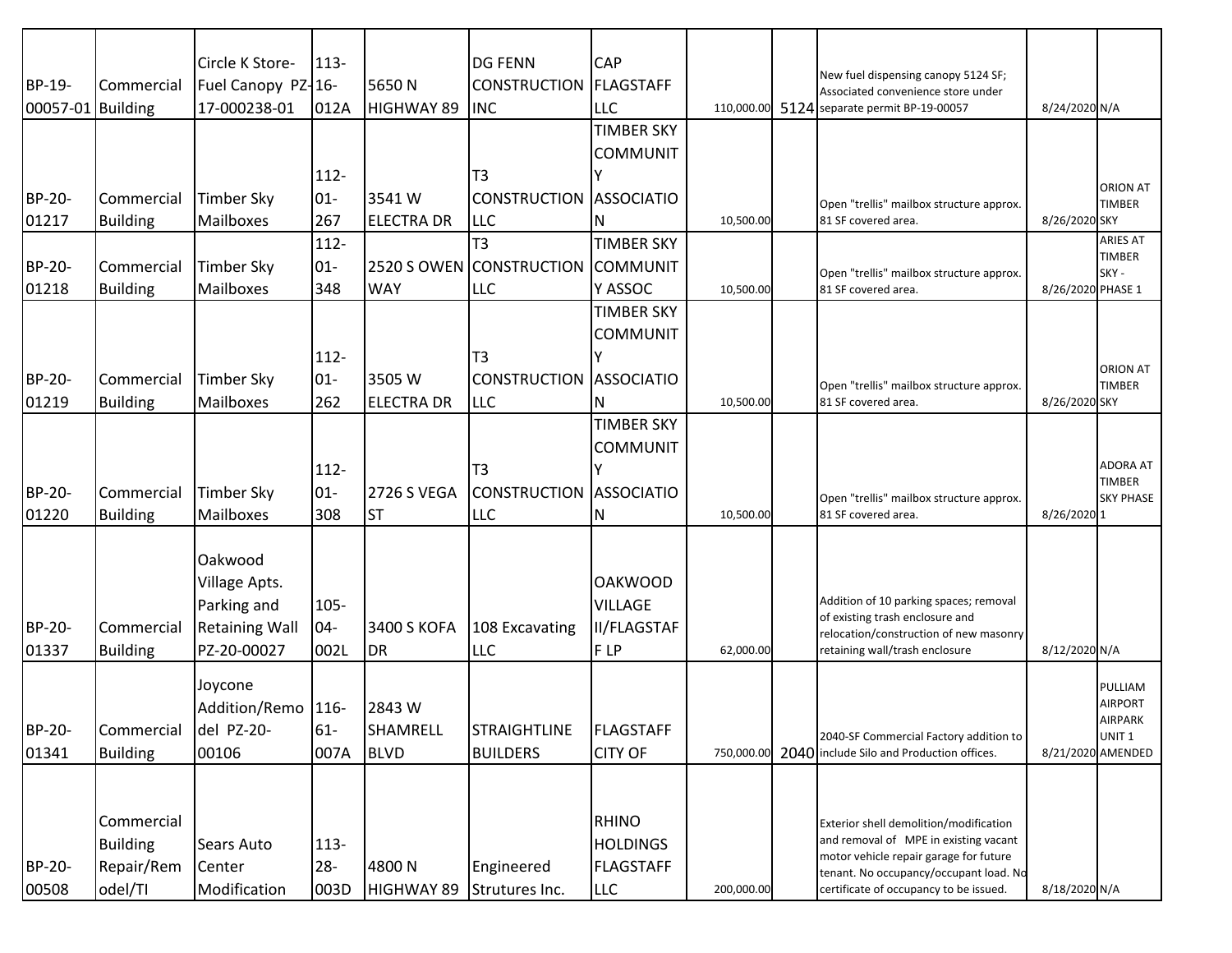|                  | Commercial      | <b>Fitness Center</b>    |         |                     |                               | <b>RHINO</b>      |            |                                                                                   |               |                                 |
|------------------|-----------------|--------------------------|---------|---------------------|-------------------------------|-------------------|------------|-----------------------------------------------------------------------------------|---------------|---------------------------------|
|                  | <b>Building</b> | TI (Former               | 113-    |                     |                               | <b>HOLDINGS</b>   |            |                                                                                   |               |                                 |
| BP-20-           | Repair/Rem      | Sears Auto               | $28 -$  | 4800N               | Engineered                    | FLAGSTAFF         |            | Fitness center tenant improvement 5500                                            |               |                                 |
| 00508-01 odel/TI |                 | Center)                  | 003D    | <b>HIGHWAY 89</b>   | Strutures Inc.                | LLC               | 70,000.00  | SF. Occupant load = 88 persons.                                                   | 8/14/2020 N/A |                                 |
|                  |                 |                          |         |                     |                               | <b>ASPEN</b>      |            |                                                                                   |               |                                 |
|                  | Commercial      |                          |         |                     |                               | <b>CONSOLIDA</b>  |            |                                                                                   |               |                                 |
|                  | <b>Building</b> |                          | 100-    |                     | <b>ROB T</b>                  | <b>TED</b>        |            |                                                                                   |               |                                 |
| BP-20-           | Repair/Rem      |                          | $20 -$  |                     | <b>CONSTRUCTION</b>           | INVESTMEN         |            | 2220-SF Commercial remodel to include<br>addition of cashier and staging counter; |               | <b>FLAGSTAFF</b>                |
| 01082            | odel/TI         | Karma Sushi TI           | 008     | 8 E ROUTE 66        | <b>INC</b>                    | TS LLC            | 37,000.00  | and ADA compliant restroom.                                                       |               | 8/13/2020 TOWNSITE              |
|                  |                 |                          |         |                     |                               | <b>HOPI TRIBE</b> |            |                                                                                   |               |                                 |
|                  |                 |                          |         |                     |                               | <b>ECONOMIC</b>   |            |                                                                                   |               |                                 |
|                  | Commercial      |                          |         | 5200 E              |                               | <b>DEVELOPME</b>  |            |                                                                                   |               |                                 |
|                  | <b>Building</b> |                          | $113 -$ | <b>CORTLAND</b>     | <b>RAMSEY</b>                 | <b>NT</b>         |            |                                                                                   |               |                                 |
| BP-20-           | Repair/Rem      | North Country            | $37-$   | <b>BLVD STE A-</b>  | <b>CONSTRUCTION</b>           | <b>CORPORATI</b>  |            | Healthcare office tenant improvement.<br>Area of work = 7187 SF. Occupant load =  |               |                                 |
| 01200            | odel/TI         | <b>Healthcare TI</b>     | 002J    | 16                  | <b>COMPANY</b>                | ON                | 250,000.00 | 99 persons                                                                        | 8/11/2020 N/A |                                 |
|                  | Commercial      |                          |         |                     |                               | <b>SHIVAM</b>     |            |                                                                                   |               |                                 |
|                  | <b>Building</b> |                          | 106-    |                     | <b>FINESSE</b>                | <b>FLAGSTAFF</b>  |            |                                                                                   |               |                                 |
| BP-20-           | Repair/Rem      | Ramada Inn               | $04 -$  | <b>2350 E LUCKY</b> | <b>CONSTRUCTION</b>           | <b>INVESTMEN</b>  |            | New 3-story (325-SF) elevator shaft and                                           |               |                                 |
| 01235            | odel/TI         | Elevator                 | 001E    | LN                  | <b>LLC</b>                    | TS LLC            | 40,000.00  | 325 utility room attached.                                                        | 8/13/2020 N/A |                                 |
|                  |                 |                          |         |                     |                               |                   |            |                                                                                   |               |                                 |
|                  | Commercial      | <b>AT&amp;T Wireless</b> |         |                     |                               |                   |            |                                                                                   |               |                                 |
|                  | <b>Building</b> | Communicatio             | $112-$  |                     |                               | FLAGSTAFF         |            |                                                                                   |               | <b>EQUESTRIA</b>                |
| <b>BP-20-</b>    | Repair/Rem      | n Equipment              | $32 -$  | 2600 W              | <b>SAC Wireless</b>           | <b>RIDING</b>     |            |                                                                                   |               | N ESTATES                       |
| 01275            | odel/TI         | Replacement              | 031D    | <b>KILTIE LN</b>    | <b>LLC</b>                    | <b>CLUB LLC</b>   | 65,000.00  | Equipment replacement on existing<br>telecom tower and yard/ground level.         |               | (TRACT "A"<br>8/5/2020 AMENDED) |
|                  |                 |                          |         |                     |                               |                   |            |                                                                                   |               |                                 |
|                  | Commercial      | Kinsey                   |         |                     |                               | <b>FLAGSTAFF</b>  |            | Remodel of existing restroom containing                                           |               |                                 |
|                  | <b>Building</b> | Elementary               | 103-    |                     |                               | <b>UNIFIED</b>    |            | two toilet rooms each with lavatories to                                          |               |                                 |
| BP-20-           | Repair/Rem      | <b>ADA Bathroom</b>      | $18-$   | 1601 S LONE         | Core                          | SCHOOL            |            | form one accessible toilet room with                                              |               |                                 |
| 01282            | odel/TI         | Remodel                  | 007A    | <b>TREE RD</b>      | Construction Inc   DISTRICT 1 |                   | 95,000.00  | one lavatory. Area of work approx. 186<br><b>SF</b>                               | 8/19/2020 N/A |                                 |
|                  |                 |                          |         |                     |                               |                   |            |                                                                                   |               |                                 |
|                  |                 |                          |         |                     |                               |                   |            | Remove (3) existing underground fuel                                              |               |                                 |
|                  | Commercial      |                          |         |                     |                               |                   |            | tanks with fuel lines and (4) fuel<br>dispensing sumps. Install (2) new           |               |                                 |
|                  | <b>Building</b> |                          | 106-    |                     | <b>COCHISE</b>                | <b>JACKSONS</b>   |            | double wall fiberglass underground fuel                                           |               |                                 |
| BP-20-           | Repair/Rem      | Chevron Fuel             | $04 -$  | 2295 E              | <b>CONTRACTORS</b>            | <b>FOOD</b>       |            | tanks with fuel lines vent lines                                                  |               |                                 |
| 01329            | odel/TI         | Upgrade                  | 004G    | <b>BUTLER AVE</b>   | <b>INC</b>                    | <b>STORES INC</b> | 100,000.00 | dispenser pumps etc. Reinstall existing<br>fuel dispensers on existing islands.   | 8/19/2020 N/A |                                 |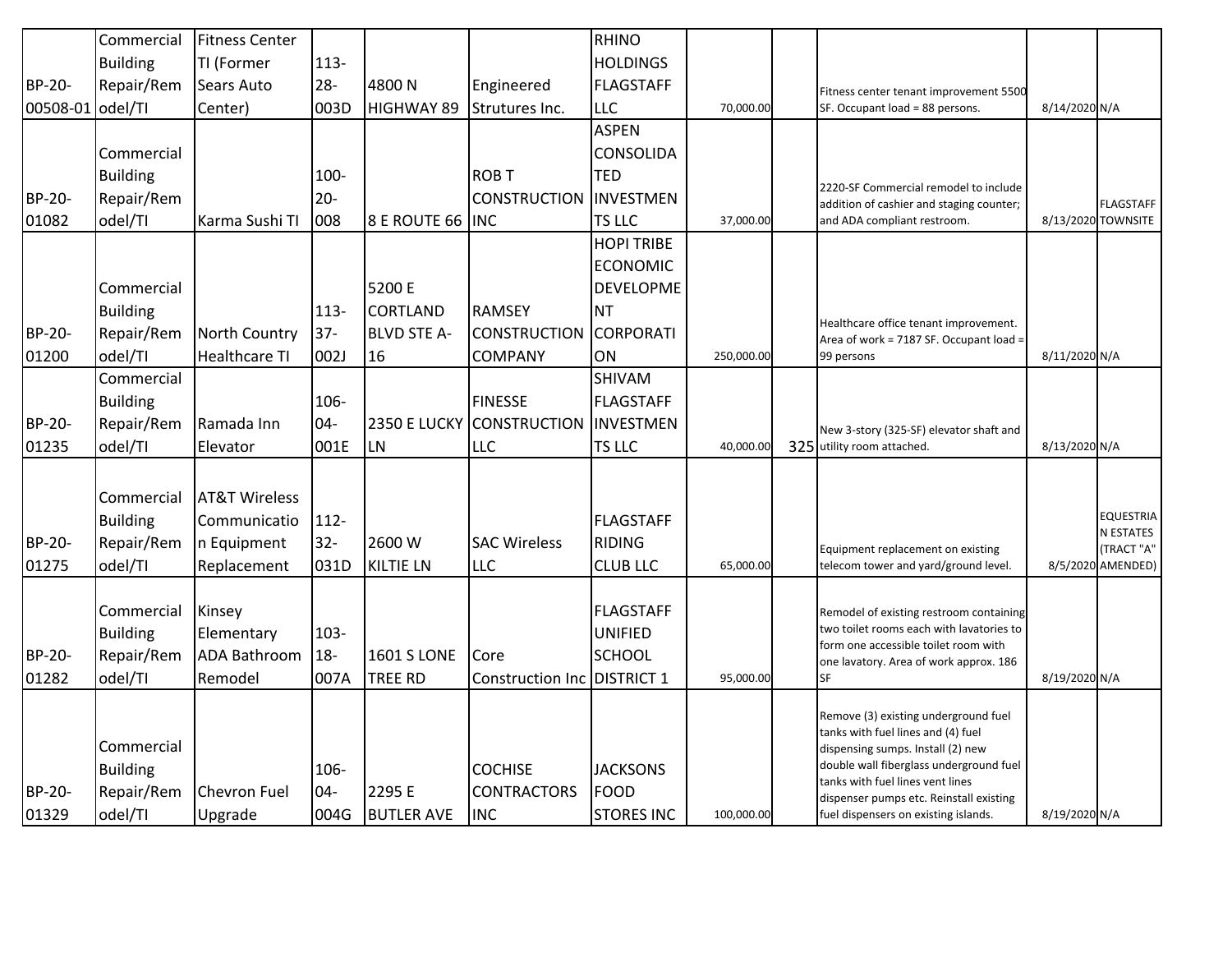| BP-20-<br>01330             | Commercial<br><b>Building</b><br>Repair/Rem<br>odel/TI       | <b>Mystic Mobil</b><br><b>Fuel Upgrade</b>    | 103-<br>$24 -$<br>003     | 2020 S<br><b>MILTON RD</b>                         | <b>COCHISE</b><br><b>CONTRACTORS</b><br><b>INC</b>                         | <b>JACKSONS</b><br><b>FOOD</b><br><b>STORES INC</b>            | 100,000.00 | Remove (4) existing underground fuel<br>tanks with fuel lines and (6) fuel<br>dispensing sumps. Install (3) new CSI<br>double wall fiberglass underground fuel<br>tanks with fuel lines vent lines<br>dispenser pumps etc. Reinstall existing<br>fuel dispensers on new islands. | 8/19/2020 N/A      |                                                                           |
|-----------------------------|--------------------------------------------------------------|-----------------------------------------------|---------------------------|----------------------------------------------------|----------------------------------------------------------------------------|----------------------------------------------------------------|------------|----------------------------------------------------------------------------------------------------------------------------------------------------------------------------------------------------------------------------------------------------------------------------------|--------------------|---------------------------------------------------------------------------|
| BP-20-<br>01570             | Commercial<br><b>Building</b><br>Repair/Rem<br>odel/TI       | <b>Best Buy TI</b>                            | $113 -$<br>$82 -$<br>014  | 5005 E<br><b>MARKETPLAC</b><br><b>E DR STE 150</b> |                                                                            | <b>VP</b><br><b>FLAGSTAFF</b><br><b>MALL LLC</b>               | 8,200.00   | INTERIOR REMODEL OF 1162 SQ. FT. TO<br>CONSIST OF A REFLOW OF THE<br>EXISTING SALES FLOOR FIXTURES WITH<br>SOME NEW FIXTURES & MODIFICATION<br>OF EXISTING ELECTRICAL FIXTURE DROP<br>LOCATIONS AS REQ'D.                                                                        |                    | <b>THE</b><br>MARKETPL<br>ACE/<br><b>FLAGSTAFF</b><br>8/28/2020 AUTO PARK |
| BP-20-<br>01284             | Commercial<br>Demolition                                     | Plaza Way<br>Development<br>Demo              | 112-<br>$24 -$<br>007     | 1633 S PLAZA<br><b>WAY</b>                         | <b>BLUESTONE</b><br><b>DESIGN AND</b><br><b>CONSTRUCTION</b><br><b>LLC</b> | PLAZA WAY<br><b>DEVELOPME</b><br>NT LLC                        | 8,500.00   | Minor Interior Demo for TI.                                                                                                                                                                                                                                                      | 8/10/2020 UNIT 1   | WOODLAN<br><b>DS VILLAGE</b>                                              |
| BP-20-<br>00538             | Commercial<br>Photovoltaic Solar                             | <b>Kickstand Kafe</b>                         | $101 -$<br>06-<br>011A    | 719N<br><b>HUMPHREYS</b><br><b>ST</b>              | Rooftop Solar<br><b>LLC</b>                                                | <b>TRES</b><br><b>PEDALERS</b><br><b>LLC</b>                   | 26,832.00  | 24-Panel Roof Mounted PV-Solar (Grid<br>Tied): PV-Module: (24) 325W Qcells<br>#Q.Peak Duo-G5 Microinverter (240v):<br>(24) 290W Enphase IQ7Plus-72-2-US                                                                                                                          |                    | <b>MOUNT</b><br><b>ELDEN</b><br><b>HEIGHTS</b><br>8/3/2020 ADDITION       |
| BP-20-<br>00451-02 Lighting | Outdoor                                                      | SkyPoint<br>Orthopedic<br>Outdoor<br>Lighting | $101 -$<br>$30 -$<br>040E | 525N<br><b>SWITZER</b><br><b>CANYON DR</b>         |                                                                            | <b>SKYPOINT</b><br><b>ORTHOPAE</b><br><b>DIC CENTER</b><br>LLC |            | Outdoor lighting for SkyPoint Orthopedic                                                                                                                                                                                                                                         | 8/19/2020 N/A      |                                                                           |
| BP-20-<br>01057-04 Lighting | Outdoor                                                      | El Pueblo<br>Building 12 3<br>& 5 Remodel     | 108-<br>08-<br>002        | 3120 E<br>ROUTE 66                                 |                                                                            | <b>THURCOR</b><br><b>INNS LLC</b>                              |            | Outdoor lighting for parcel                                                                                                                                                                                                                                                      | 8/10/2020 N/A      |                                                                           |
| BP-19-<br>02120             | Residential<br><b>Building</b><br>Repair/Rem<br>odel/Additio | Shade Addition   152B                         | 117-<br>$18-$             | 1407 N<br><b>MARIPOSA</b><br>RD                    | <b>BLUE SKY</b><br><b>BUILDERS</b>                                         | <b>SHADE</b><br><b>JAMES</b>                                   |            | Residential Addition: 1074-SF Total<br>Livable: -1st Level addition to include<br>game room; spa room; and elevator.<br>2nd Level addition to include office;<br>master suite addition; elevator shaft; 77-<br>175,000.00 1074 SF uncovered decks.                               |                    | 8/21/2020 SUNRIDGE                                                        |
| BP-20-                      | Residential<br><b>Building</b><br>Repair/Rem                 | odel/Additio Gardner Patio                    | 112-<br>$01 -$            | 1457 S MILLIS OWNER                                |                                                                            | <b>GARDNER</b><br><b>RICHARD</b><br>MELVIN &<br>YOLANDA        |            |                                                                                                                                                                                                                                                                                  |                    |                                                                           |
| 00993                       | n                                                            | Cover                                         | 093                       | <b>LN</b>                                          | <b>BUILDER</b>                                                             | <b>MONIQUE</b>                                                 | 2,500.00   | New 128-SF Covered rear patio.                                                                                                                                                                                                                                                   | 8/5/2020 CRESTVIEW |                                                                           |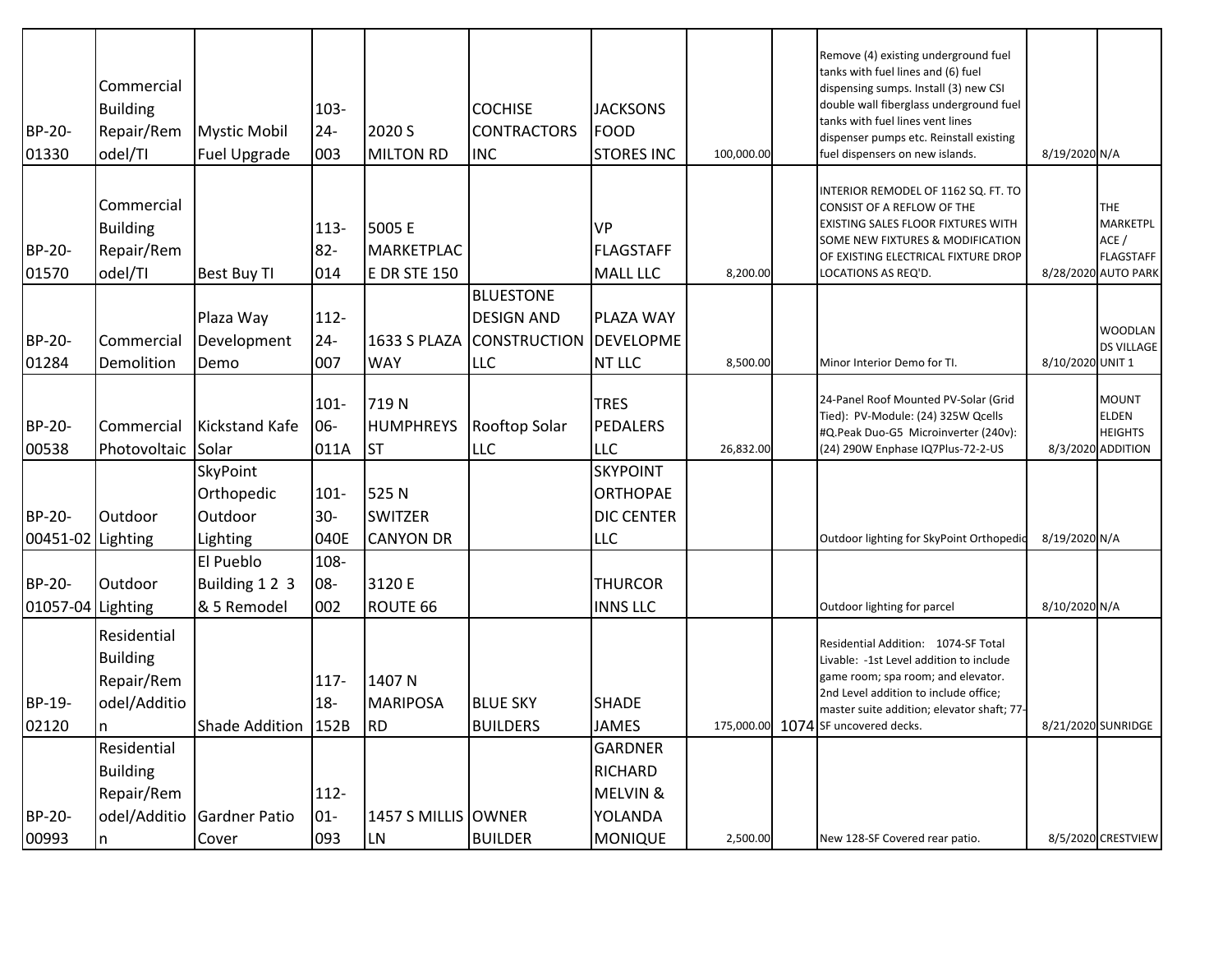|        | Residential     |                      |         |                    |                                |                      |           |                                                                                 |                   |                                        |
|--------|-----------------|----------------------|---------|--------------------|--------------------------------|----------------------|-----------|---------------------------------------------------------------------------------|-------------------|----------------------------------------|
|        | <b>Building</b> |                      |         |                    |                                |                      |           |                                                                                 |                   |                                        |
|        | Repair/Rem      |                      | $107 -$ |                    |                                | 419 FAMILY           |           |                                                                                 |                   |                                        |
| BP-20- | odel/Additio    |                      | $21 -$  | 4399 E             | <b>OWNER</b>                   | <b>TRUST DTD</b>     |           |                                                                                 |                   |                                        |
| 01063  |                 | <b>Ruddell Deck</b>  | 023     | <b>COBURN DR</b>   | <b>BUILDER</b>                 | 11-09-15             | 3,000.00  | 200 SF. covered deck/entry.                                                     | 8/6/2020 ELK RUN  |                                        |
|        | Residential     |                      |         |                    |                                |                      |           |                                                                                 |                   |                                        |
|        | <b>Building</b> | Edwards              |         |                    |                                |                      |           |                                                                                 |                   |                                        |
|        | Repair/Rem      | Workshop             | $102 -$ |                    |                                | <b>EDWARDS</b>       |           | Residential Remodel: Convert 270-SF<br>attached mudroom/workshop into           |                   | <b>KAIBAB</b>                          |
| BP-20- | odel/Additio    | Roof/Livable         | $07 -$  | <b>1619 N FORT</b> | <b>OWNER</b>                   | <b>ARTHURE &amp;</b> |           | bedroom with bathroom and lavatory.                                             |                   | <b>PLAZA</b>                           |
| 01083  | n               | Space                | 032     | <b>VALLEY RD</b>   | <b>BUILDER</b>                 | PEGGY K              | 25,000.00 | 270 No change to square footage.                                                | 8/12/2020 UNIT 2  |                                        |
|        | Residential     |                      |         |                    |                                |                      |           |                                                                                 |                   |                                        |
|        | <b>Building</b> |                      |         |                    |                                | <b>NORDSTRO</b>      |           |                                                                                 |                   |                                        |
|        | Repair/Rem      |                      | 117-    | 1600N              |                                | <b>M BRUCE</b>       |           | Add 150-SF uncovered deck to existing                                           |                   |                                        |
| BP-20- | odel/Additio    | Nordstrom            | $18 -$  | <b>MARIPOSA</b>    | <b>TERRY J KATTAU</b>          | JAMES &              |           | covered front deck; remove existing rear<br>deck and construct 676-SF uncovered |                   |                                        |
| 01172  |                 | <b>Deck</b>          | 109     | <b>RD</b>          | <b>CONSTRUCTION</b>            | <b>JOAN MARIE</b>    | 8,000.00  | multilevel deck.                                                                |                   | 8/11/2020 SUNRIDGE                     |
|        | Residential     |                      |         |                    |                                |                      |           |                                                                                 |                   |                                        |
|        | <b>Building</b> |                      |         |                    |                                |                      |           |                                                                                 |                   |                                        |
|        | Repair/Rem      |                      | 107-    |                    |                                |                      |           |                                                                                 |                   |                                        |
| BP-20- | odel/Additio    |                      | $19 -$  | <b>2007 N RAIN</b> | <b>TERRY J KATTAU</b>          |                      |           | 322 SF deck replacing and expanding                                             |                   |                                        |
| 01173  |                 | <b>Griffin Deck</b>  | 006     | <b>TREE RD</b>     | <b>CONSTRUCTION GIFFIN RON</b> |                      | 3,000.00  | (footprint) existing deck.                                                      | 8/18/2020 ELK RUN |                                        |
|        | Residential     |                      |         |                    |                                |                      |           |                                                                                 |                   |                                        |
|        | <b>Building</b> |                      |         |                    |                                |                      |           |                                                                                 |                   |                                        |
|        | Repair/Rem      |                      | 110-    |                    |                                |                      |           |                                                                                 |                   |                                        |
| BP-20- | odel/Additio    | <b>Bosse Laundry</b> | $04 -$  | 1905 N             | Fraser                         | <b>BOSSE</b>         |           |                                                                                 |                   | <b>MOUNT</b>                           |
| 01281  | n               | Room                 | 095A    | <b>BEAVER ST</b>   | Construction                   | DAVID D              | 15,000.00 | 42 SF. laundry room expansion                                                   | 8/5/2020 PARK     | <b>ELDEN</b>                           |
|        | Residential     |                      |         |                    |                                |                      |           |                                                                                 |                   |                                        |
|        | <b>Building</b> |                      |         |                    |                                |                      |           |                                                                                 |                   |                                        |
|        | Repair/Rem      | Miller               | 108-    | 3324 N             |                                |                      |           | Remodel/reconfigure master bathroom                                             |                   |                                        |
| BP-20- | odel/Additio    | Kitchen/Bath         | 03-     | <b>PATTERSON</b>   | <b>ARTITEXTURE</b>             | <b>MILLER</b>        |           | and kitchen. Approximately 233-SF Total                                         |                   |                                        |
| 01367  |                 | Remodel              | 122     | <b>BLVD</b>        | REMODELING                     | <b>WALTER</b>        | 55,000.00 | area. Remove Bearing wall at kitchen<br>and install post and beam supports.     |                   | <b>GREENLAW</b><br>8/24/2020 ESTATES 5 |
|        | Residential     |                      |         |                    |                                |                      |           |                                                                                 |                   |                                        |
|        |                 |                      |         |                    |                                |                      |           |                                                                                 |                   |                                        |
|        | <b>Building</b> |                      |         |                    |                                |                      |           |                                                                                 |                   |                                        |
|        | Repair/Rem      |                      | $111 -$ |                    |                                |                      |           |                                                                                 |                   | <b>CHESHIRE</b>                        |
| BP-20- | odel/Additio    |                      | $07 -$  | 2797 W             | <b>OWNER</b>                   | <b>SCHENK</b>        |           | 120 SF. deck extension not attached to                                          |                   | <b>ESTATES</b>                         |
| 01374  | n               | <b>Schenk Deck</b>   | 023     | <b>DARLEEN DR</b>  | <b>BUILDER</b>                 | EDWARD               | 1,000.00  | home but 30" above grade.                                                       | 8/18/2020 UNIT 2  |                                        |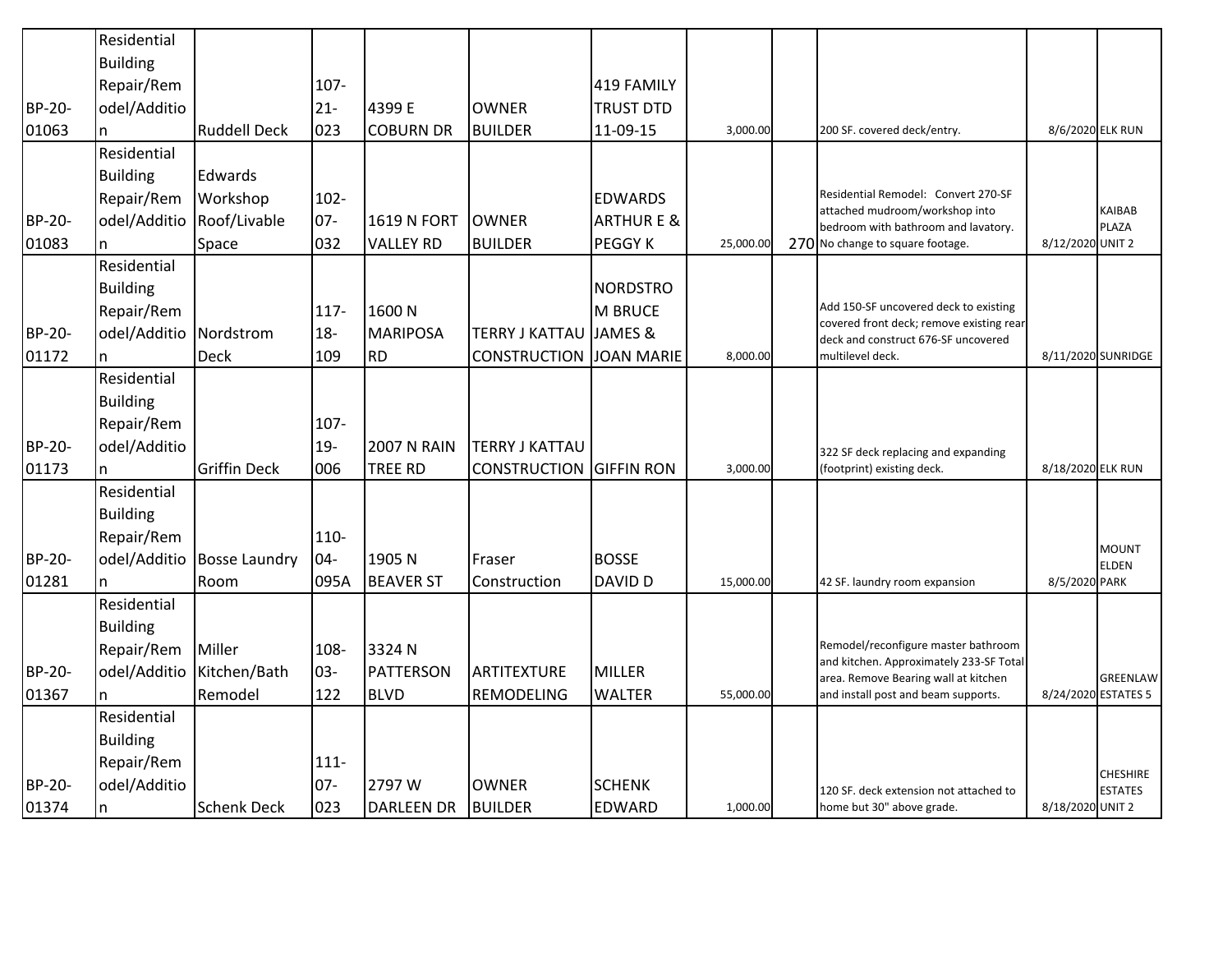|               |                        |                      |         |                    |                     | ZINNECKER        |           |                                    |                    |                               |
|---------------|------------------------|----------------------|---------|--------------------|---------------------|------------------|-----------|------------------------------------|--------------------|-------------------------------|
|               | Residential            |                      |         |                    |                     | BB & JC          |           |                                    |                    | CONTINEN                      |
|               | <b>Building</b>        |                      |         |                    |                     | <b>REVOCABLE</b> |           |                                    |                    | <b>TAL</b>                    |
|               | Repair/Rem             |                      | 114-    | 1660N              |                     | <b>LIVING</b>    |           |                                    |                    | <b>COUNTRY</b>                |
| BP-20-        | odel/Additio           | Medina Alt           | 09-     | <b>COLUMBIA</b>    | <b>BETTER BUILT</b> | <b>TRUST DTD</b> |           | Remove existing deck and construct |                    | <b>CLUB</b><br><b>ESTATES</b> |
| 01386         | n                      | <b>Deck</b>          | 169     | <b>CIR</b>         | <b>SHEDS LLC</b>    | 08-29-91         | 50,000.00 | new uncovered deck 864 SF          | 8/24/2020 UNIT 1   |                               |
|               | Residential            |                      |         |                    |                     |                  |           |                                    |                    |                               |
|               | <b>Building</b>        |                      |         |                    |                     |                  |           |                                    |                    |                               |
|               | Repair/Rem             |                      | 117-    | 1606N              | <b>SOUTHWEST</b>    | <b>FLICK</b>     |           |                                    |                    |                               |
| BP-20-        | odel/Additio           |                      | $18-$   | <b>MARIPOSA</b>    | WINDOWS &           | <b>RICHARD P</b> |           |                                    |                    |                               |
| 01427         | n                      | <b>Flick Windows</b> | 108     | <b>RD</b>          | <b>DOOR LLC</b>     | & JILL A         | 9,408.00  | Replace 2 windows                  |                    | 8/13/2020 SUNRIDGE            |
|               | Residential            |                      |         |                    |                     |                  |           |                                    |                    |                               |
|               | <b>Building</b>        |                      |         | 4035 E             |                     |                  |           |                                    |                    |                               |
|               | Repair/Rem             |                      | 107-    | <b>SPRING</b>      | <b>SOUTHWEST</b>    | <b>WINCE</b>     |           |                                    |                    |                               |
| <b>BP-20-</b> | odel/Additio           | Wince                | $28 -$  | <b>MEADOWS</b>     | WINDOWS &           | <b>JONATHAN</b>  |           |                                    |                    |                               |
| 01472         | n.                     | Windows              | 053     | <b>CIR</b>         | <b>DOOR LLC</b>     | Α                | 16,785.00 | Window replacement (9)             |                    | 8/6/2020 MEADOWS              |
|               | Residential            |                      |         |                    |                     |                  |           |                                    |                    |                               |
|               | <b>Building</b>        |                      |         |                    |                     |                  |           |                                    |                    |                               |
|               | Repair/Rem             |                      | 117-    | 2650N              | <b>TIMBER PEAKS</b> | <b>MSL</b>       |           |                                    |                    | <b>TANGLEW</b>                |
| BP-20-        | odel/Additio           | <b>MSL Holdings</b>  | $37 -$  | <b>VALLEY VIEW</b> | <b>CONSTRUCTION</b> | <b>HOLDINGS</b>  |           |                                    |                    | <b>OOD</b>                    |
| 01518         | In.                    | <b>Beam Repair</b>   | 080     | RD UNIT 230        | <b>LLC</b>          | LLC              | 6,500.00  | Emergency wood beam replacement.   | 8/27/2020 VILLAS 1 |                               |
|               | Residential            |                      |         |                    |                     |                  |           |                                    |                    |                               |
|               | <b>Building</b>        |                      |         |                    |                     |                  |           |                                    |                    |                               |
|               | Repair/Rem             |                      | 117-    | 2650N              | <b>TIMBER PEAKS</b> |                  |           |                                    |                    |                               |
| <b>BP-20-</b> | odel/Additio Hitt Beam |                      | $37 -$  | <b>VALLEY VIEW</b> | <b>CONSTRUCTION</b> |                  |           |                                    |                    | TANGLEW<br><b>OOD</b>         |
| 01519         |                        | Repair               | 079     | RD UNIT 229        | <b>LLC</b>          | <b>HITT AMY</b>  | 6,500.00  | Wood beam repair.                  | 8/27/2020 VILLAS 1 |                               |
|               | Residential            |                      |         |                    |                     |                  |           |                                    |                    |                               |
|               | <b>Building</b>        |                      |         |                    |                     |                  |           |                                    |                    |                               |
|               | Repair/Rem             |                      | $111 -$ |                    |                     |                  |           |                                    |                    |                               |
| BP-20-        | odel/Additio           | Cleere               | $16 -$  | 3326 N CREST OWNER |                     | <b>LEE</b>       |           |                                    |                    | VALLEY<br><b>CREST</b>        |
| 01551         | n                      | Windows              | 009     | <b>ST</b>          | <b>BUILDER</b>      | <b>MICHELLE</b>  | 5,000.00  | Replace 9-Windows                  | 8/13/2020 UNIT 1   |                               |
|               | Residential            |                      |         |                    |                     |                  |           |                                    |                    |                               |
|               | <b>Building</b>        |                      |         |                    |                     |                  |           |                                    |                    | CANYON                        |
|               | Repair/Rem             |                      | $117 -$ |                    | <b>SOUTHWEST</b>    |                  |           |                                    |                    | <b>COUNTRY</b>                |
| BP-20-        | odel/Additio           |                      | $12 -$  | 4065 E             | WINDOWS &           | <b>STARR</b>     |           |                                    |                    | <b>CLUB</b><br><b>ESTATES</b> |
| 01579         | In.                    | Starr Windows   042A |         | <b>SKOKIE LN</b>   | <b>DOOR LLC</b>     | <b>GAYLE E</b>   | 6,933.00  | Replace 3 windows                  | 8/14/2020 UNIT 3   |                               |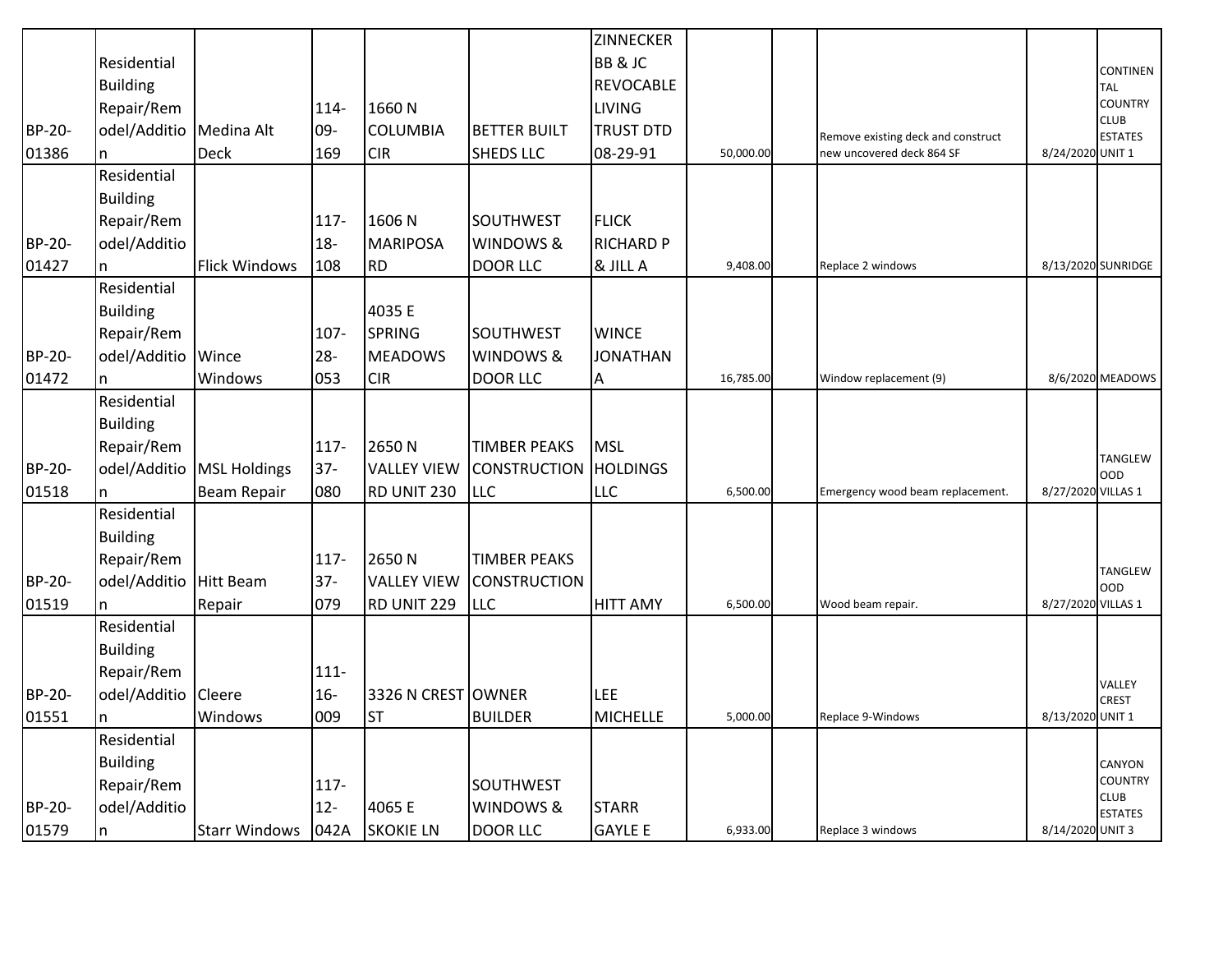|        | Residential              |                             |         |                         |                       |                        |           |                                                                            |                  |                               |
|--------|--------------------------|-----------------------------|---------|-------------------------|-----------------------|------------------------|-----------|----------------------------------------------------------------------------|------------------|-------------------------------|
|        | <b>Building</b>          |                             |         |                         |                       |                        |           |                                                                            |                  | <b>ESTATES AT</b>             |
|        | Repair/Rem               |                             | $105 -$ | 3417 S                  |                       |                        |           |                                                                            |                  | PINE                          |
| BP-20- | odel/Additio             | Patel Bathroom 10-          |         | <b>BROWN SAGE OWNER</b> |                       |                        |           | Demo of a closet to add a shower to an                                     |                  | CANYON                        |
| 01595  | n                        | Remodel                     | 383     | <b>CT</b>               | <b>BUILDER</b>        | Suren Patel            | 5,000.00  | existing bathroom.                                                         | 8/26/2020 UNIT 4 |                               |
|        |                          |                             |         |                         |                       | <b>BEST SAT</b>        |           |                                                                            |                  |                               |
|        |                          |                             | 110-    |                         |                       | <b>SANSAR</b>          |           |                                                                            |                  | <b>MOUNT</b>                  |
| BP-20- | Residential              | <b>Uhl Interior</b>         | $05 -$  |                         | <b>OWNER</b>          | SINGH &                |           | Complete interior demo in preparation                                      |                  | <b>ELDEN</b>                  |
| 01419  | Demolition               | Demo                        | 050     | 11 E PINE AVE BUILDER   |                       | <b>KAUR</b>            | 1,000.00  | for foundation repair and remodel.                                         | 8/14/2020 PARK   |                               |
|        |                          |                             |         |                         |                       | <b>FERGASON</b>        |           |                                                                            |                  |                               |
|        |                          |                             |         | 1496 W                  |                       | KEN&                   |           |                                                                            |                  |                               |
|        |                          |                             | $112 -$ | <b>UNIVERSITY</b>       | <b>PROMETHEUS</b>     | <b>ROBIN</b>           |           |                                                                            |                  |                               |
| BP-20- | Residential              |                             | $22 -$  | <b>HEIGHTS DR</b>       | <b>RENEWABLES</b>     | <b>TRUST DTD</b>       |           | 6.09 kWAC Roof Mounted 21 panel Solar                                      |                  | <b>UNIVERSIT</b>              |
| 01471  |                          | Photovoltaic Ferguson Solar | 031     | N                       | <b>INC</b>            | 11-10-15               |           | PV System                                                                  |                  | 8/17/2020 Y HEIGHTS           |
|        |                          |                             |         |                         |                       | <b>SATHER</b>          |           |                                                                            |                  | <b>CONTINEN</b>               |
|        |                          |                             |         |                         |                       | <b>WALKER</b>          |           |                                                                            |                  | TAL                           |
|        |                          |                             | 114-    |                         |                       | <b>FAMILY</b>          |           | Installation of a 6.66kW roof-mounted<br>PV solar system comprised of (18) |                  | <b>COUNTRY</b><br><b>CLUB</b> |
| BP-20- | Residential              |                             | 09-     | 1736 N FOX              | Rooftop Solar         | <b>TRUST DTD</b>       |           | Hanwha QCell 325W modules & (18)                                           |                  | <b>ESTATES</b>                |
| 01476  |                          | Photovoltaic   Walker Solar | 041     | <b>HILL RD</b>          | <b>LLC</b>            | $1 - 16 - 18$          | 21,782.00 | Enphase IQ7+ microinverters.                                               | 8/13/2020 UNIT 1 |                               |
|        |                          |                             | 107-    |                         |                       |                        |           |                                                                            |                  |                               |
| BP-20- | Residential              |                             | $02 -$  | <b>2105 N MAIN</b>      | PM & M Electric AVILA |                        |           | Roof-mounted 5.8 kw 20 panel PV                                            |                  | SUNNYSIDE<br><b>FARMS</b>     |
| 01503  | Photovoltaic Avila Solar |                             | 180     | ST UNIT 1               | Inc                   | <b>JOSEPH</b>          | 21,452.00 | system                                                                     | 8/17/2020 TRACTS |                               |
|        |                          |                             | 112-    |                         |                       | <b>BIGGERSTAF</b>      |           | Installation of a 5.55kW roof-mounted                                      |                  |                               |
| BP-20- | Residential              | Biggerstaff                 | $62 -$  | 2943 S                  | Rooftop Solar         | <b>F PATRICK &amp;</b> |           | PV solar system comprised of (15) REC                                      |                  | <b>PRESIDIO</b>               |
| 01568  | Photovoltaic Solar       |                             | 015     | PEPITA DR               | <b>LLC</b>            | <b>WHITNEY</b>         | 19,759.00 | 370W modules & (15) Enphase IQ7A<br>microinverters.                        | 8/19/2020 PINES  | IN THE                        |
|        |                          |                             | $112-$  |                         |                       |                        |           |                                                                            |                  | <b>UNIVERSIT</b>              |
| BP-20- | Residential              |                             | $23 -$  | 1690 W                  | Rooftop Solar         | <b>BRANSKY</b>         |           |                                                                            |                  |                               |
| 01606  |                          | Photovoltaic Bransky Solar  | 038     | SUNSHINE DR LLC         |                       | <b>BRADE</b>           | 21,253.00 | 5.92 kW roof-mounted PV 16 panel<br>system                                 | 8/13/2020 S      | <b>HIGHLAND</b>               |
|        |                          |                             |         |                         |                       | ORDWAY/S               |           |                                                                            |                  |                               |
|        |                          |                             | 109-    | 1645 E                  |                       | <b>MITH TRUST</b>      |           |                                                                            |                  | SHADOW                        |
| BP-20- | Residential              |                             | $12 -$  | APPALACHIA              | Rooftop Solar         | <b>DTD 04-10-</b>      |           |                                                                            |                  | <b>MOUNTAIN</b>               |
| 01610  |                          | Photovoltaic Ordway Solar   | 093     | N RD                    | <b>LLC</b>            | 09                     | 15,355.00 | 4.16 kW roof-mounted PV system<br>comprised of 13 panels.                  | 8/21/2020 UNIT 3 | <b>VILLAGE</b>                |
|        |                          |                             |         |                         |                       |                        |           |                                                                            |                  |                               |
|        |                          |                             |         |                         |                       | <b>SHAW</b>            |           |                                                                            |                  |                               |
|        |                          |                             | $111 -$ |                         | <b>PROMETHEUS</b>     | <b>MATTHEW</b>         |           |                                                                            |                  | PEAK VIEW<br><b>MEADOWS</b>   |
| BP-20- | Residential              |                             | $10 -$  | 3608 W RED              | <b>RENEWABLES</b>     | R &                    |           | 4160 kW Roof-mounted PV system                                             |                  | UNIT <sub>1</sub>             |
| 01672  | Photovoltaic Shaw Solar  |                             | 110     | <b>ROCK LN</b>          | <b>INC</b>            | <b>KIMBERLY L</b>      | 15,390.00 | consisting of 13 320 watt modules                                          |                  | 8/21/2020 AMENDED             |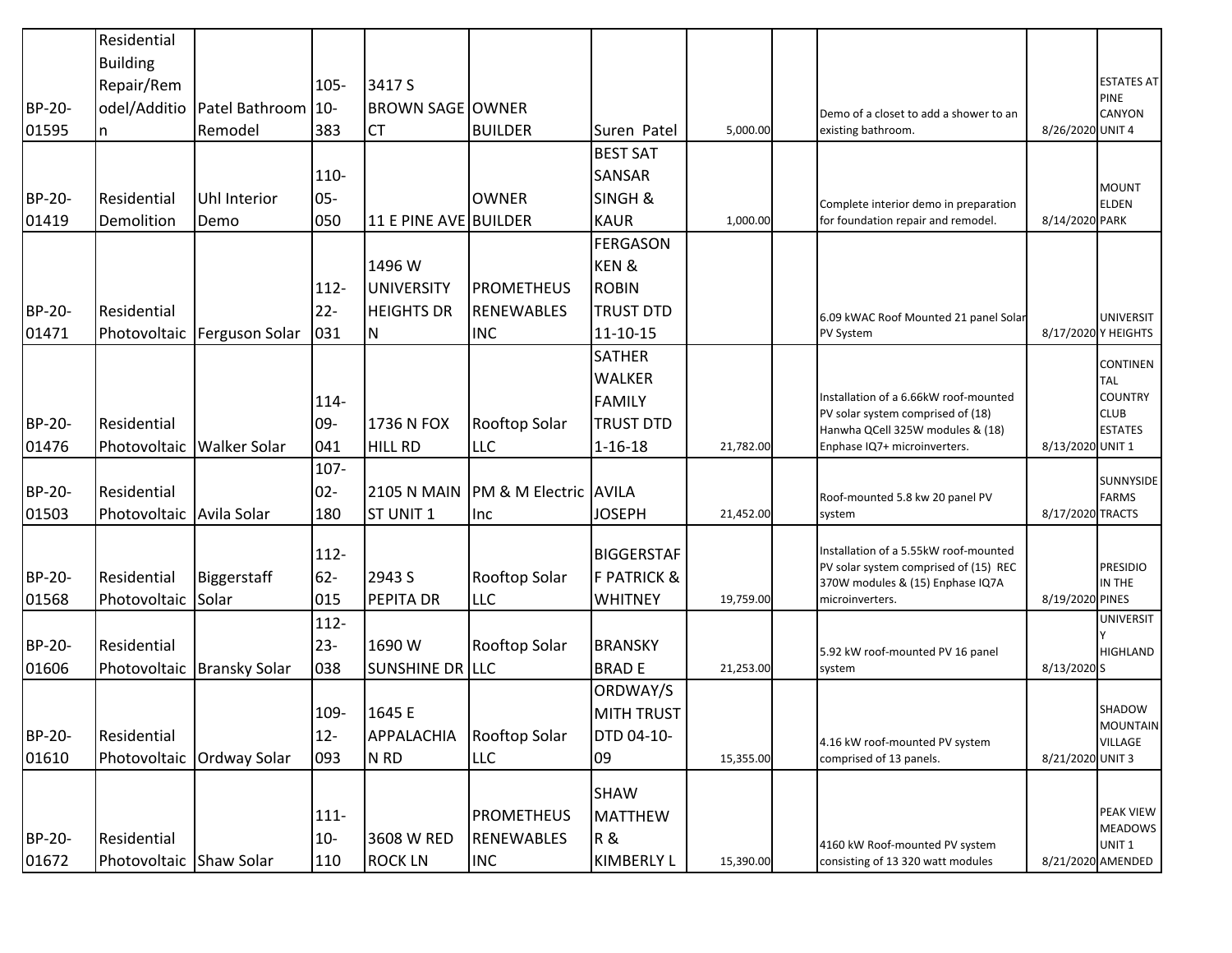| BP-19-<br>02722 | Residential<br>Attached                  | Miramonte<br>Presidio Same-<br>Single Family As LOT 5 Model 62-<br>1256 | 112-<br>520              | 2524W<br><b>JOSSELYN DR</b>          | <b>MIRAMONTE</b><br><b>ARIZONA LLC</b> | <b>MIRAMONT</b><br><b>E PRESIDIO</b><br><b>LLC</b> | 94,200.00 1256 101 SF | New SFD: Model Plan 1256 - 1-story 2<br>BR 2 BA 1256 SF livable/conditioned<br>area 2-car garage 444 SF uncovered<br>porch/deck 86 SF covered porch/deck                                                                                                                                                                                                                                                                                                                                                                                                    | 8/14/2020 PINES V | <b>PRESIDIO</b><br>IN THE        |
|-----------------|------------------------------------------|-------------------------------------------------------------------------|--------------------------|--------------------------------------|----------------------------------------|----------------------------------------------------|-----------------------|-------------------------------------------------------------------------------------------------------------------------------------------------------------------------------------------------------------------------------------------------------------------------------------------------------------------------------------------------------------------------------------------------------------------------------------------------------------------------------------------------------------------------------------------------------------|-------------------|----------------------------------|
| BP-19-<br>02771 | Residential<br>Attached                  | Miramonte<br>Single Family Presidio Lot 11<br>Model 1256                | 112-<br>$62 -$<br>526    | 2546 W<br><b>JOSSELYN DR</b>         | <b>MIRAMONTE</b><br><b>ARIZONA LLC</b> | <b>MIRAMONT</b><br><b>E PRESIDIO</b><br><b>LLC</b> | 94,200.00 1256 101 SF | New SFD: Model Plan 1256 - 1-story 2<br>BR 2 BA 1256 SF livable/conditioned<br>area 2-car garage 444 SF uncovered<br>porch/deck 86 SF covered porch/deck                                                                                                                                                                                                                                                                                                                                                                                                    | 8/6/2020 PINES V  | <b>PRESIDIO</b><br>IN THE        |
| BP-20-<br>01283 | Residential<br>Attached                  | Miramonte<br>Single Family Presidio Lot 12<br>Model 2215                | 112-<br>$62 -$<br>527    | 2548 W<br><b>JOSSELYN DR</b>         | <b>MIRAMONTE</b><br><b>ARIZONA LLC</b> | <b>MIRAMONT</b><br><b>E PRESIDIO</b><br><b>LLC</b> |                       | SFD-Attached 2-story 3 bedroom 2.5<br>bath. Livable 2215 SF2 car Garage 479<br>SF Covered porch/patio 165 SF Covered<br>166,125.00 2215 patio 53 SF.                                                                                                                                                                                                                                                                                                                                                                                                        | 8/6/2020 PINES V  | <b>PRESIDIO</b><br>IN THE        |
| BP-20-<br>01289 | Residential<br>Attached                  | Miramonte<br>Single Family Presidio Lot 6<br>Model 1256                 | 112-<br>$62 -$<br>521    | 2526W<br><b>JOSSELYN DR</b>          | <b>MIRAMONTE</b><br><b>ARIZONA LLC</b> | MIRAMONT<br><b>E PRESIDIO</b><br><b>LLC</b>        |                       | 1-story 1256 sf. livable 2 bed 2 bath<br>attached SFD. 2-car 444 sf. garage.<br>Covered porch/patio 101 sf. uncovered<br>94,200.00 1256 porch/patio 86 sf.                                                                                                                                                                                                                                                                                                                                                                                                  | 8/14/2020 PINES V | <b>PRESIDIO</b><br>IN THE        |
| BP-19-<br>02428 | Residential<br>Single Family<br>Detached | Rohr New SFR                                                            | $101 -$<br>$29 -$<br>039 | 783 N FOREST OWNER<br><b>VIEW DR</b> | <b>BUILDER</b>                         | <b>ROHR</b><br>JASON &<br><b>MARIAH</b>            |                       | New Single Family Dwelling: 3-Story;<br>4011-SF Livable; 1333-Sf Garage; 321-SF<br>Covered Deck (accumulative); 353-SF<br>Rear covered patio; 3-BR; 4.5-BA;<br>Garage Level contains: 3-car garage;<br>workshop; office with bathroom and<br>wetbar. No sleeping rooms have been<br>permitted at this level Main level<br>contains: Kitchen; craft room; study<br>room; 1-full bath; 1-half bath; No<br>sleeping rooms have been permitted at<br>this level. Upper Level Contains: 3-<br>Sleeping rooms; 2-full bathrooms;<br>300,000.00 4011 laundry room. | 8/3/2020 UNIT 1   | <b>SWITZER</b><br><b>TERRACE</b> |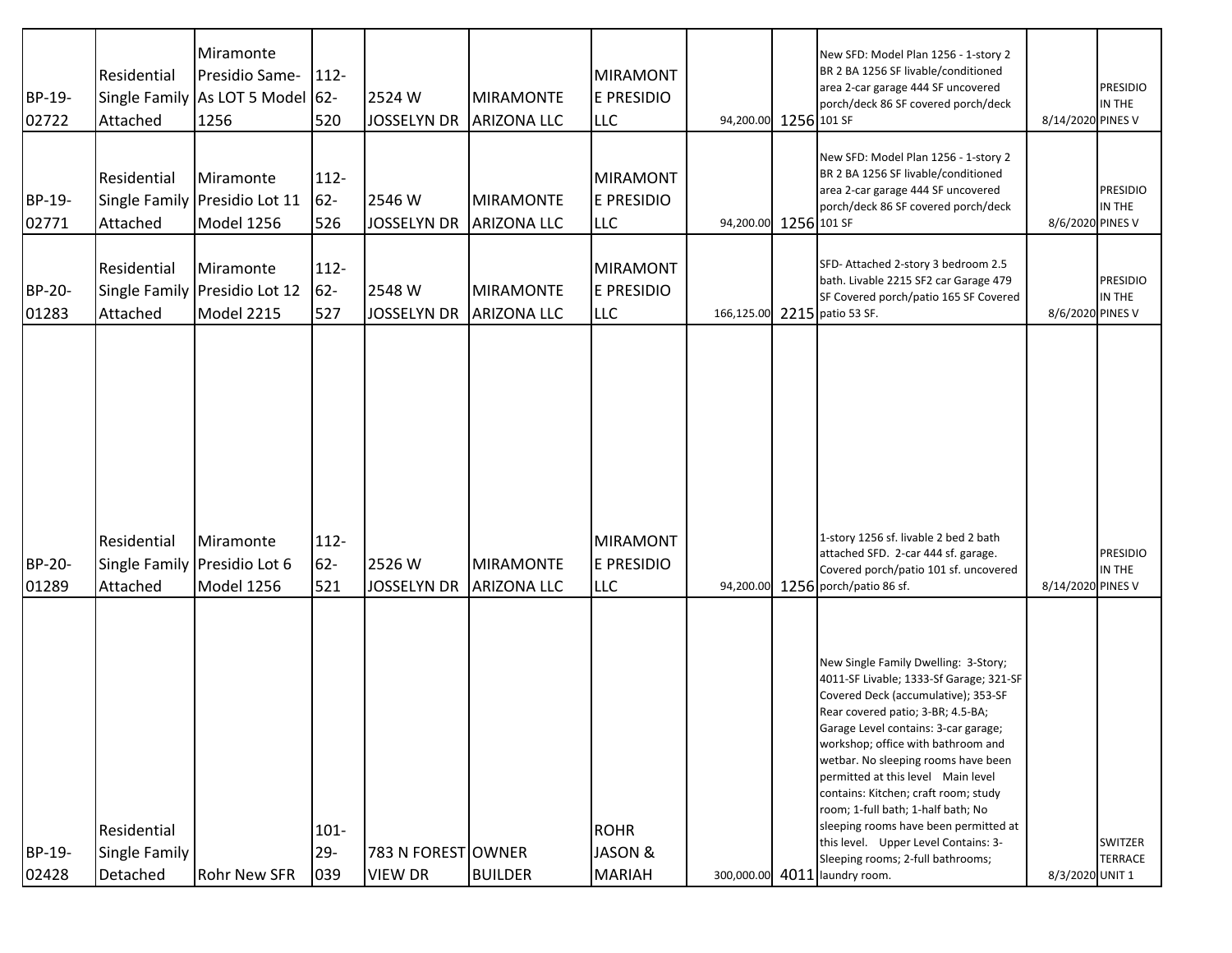| BP-20-<br>00727        | Residential<br><b>Single Family</b><br>Detached       | <b>Stoleson SFR</b>                                      | $105 -$<br>$10-$<br>087A | 1991 E<br><b>BARRANCA</b><br><b>DR</b>        | Schultz<br>Development<br>Corp         | <b>STOLESON</b><br><b>MARK</b>                                                                     | 4,000,000.00 7956 Garage. |      | New Single Family Dwelling: 4-BR; 4-<br>BA; 2-Half Baths; 3-Story; 7955.7-SF<br>Livable; 2239.13-SF total Covered Porch;<br>155.35-SF Uncovered Porch; 1487.04-SF                                                                                                               | 8/13/2020 UNIT 1 | <b>ESTATES AT</b><br><b>PINE</b><br><b>CANYON</b>             |
|------------------------|-------------------------------------------------------|----------------------------------------------------------|--------------------------|-----------------------------------------------|----------------------------------------|----------------------------------------------------------------------------------------------------|---------------------------|------|---------------------------------------------------------------------------------------------------------------------------------------------------------------------------------------------------------------------------------------------------------------------------------|------------------|---------------------------------------------------------------|
| BP-20-<br>00824        | Residential<br>Detached                               | Single Family Brewster SFR<br>PZ-20-00069                | 106-<br>$07 -$<br>040G   | 790 S<br><b>FOURTH ST</b>                     | <b>OWNER</b><br><b>BUILDER</b>         | <b>BREWSTER</b><br><b>THOMAS &amp;</b><br><b>KIMBERLY</b>                                          |                           |      | New Single Family Dwelling: 3-BR; 2-<br>BA; 1-Office; 2223-SF Livable; 1-Story;<br>582-SF Garage; 94-SF Front Covered<br>350,000.00 2223 Porch; 242-SF Rear Covered Porch.                                                                                                      | 8/5/2020 N/A     |                                                               |
| <b>BP-20-</b><br>00942 | Residential<br><b>Single Family</b><br>Detached       | <b>Hiser SFR</b>                                         | $112 -$<br>$21 -$<br>046 | 3210 S<br><b>TROXLER CIR</b>                  | <b>OWNER</b><br><b>BUILDER</b>         | <b>HISER</b><br><b>FAMILY</b><br><b>REVOCABLE</b><br><b>LIVING</b><br><b>TRUST DTD</b><br>08-17-06 |                           |      | New single family dwelling: 1-Story; 3-<br>BR; 3-BA; 2283-SF livable; 1920-SF<br>Attached Garage/Workshop; 187-SF<br>300,000.00 2283 covered porch.                                                                                                                             |                  | <b>UNIVERSIT</b><br>8/24/2020 Y HEIGHTS                       |
| BP-20-<br>00956        | Residential<br>Detached                               | Miramonte<br>Single Family Presidio Lot 7C<br>Model 2054 | $112 -$<br>62-<br>346    | 2260 W<br><b>MISSION</b><br><b>TIMBER CIR</b> | <b>MIRAMONTE</b><br><b>ARIZONA LLC</b> | <b>MIRAMONT</b><br><b>E PRESIDIO</b><br><b>LLC</b>                                                 | 166,125.00                | 2054 | Single Family Dwelling Detached: 2054<br>SF livable 2-story 3 BR 2.5 BA 2-car<br>garage 547 SF covered front porch 61 SF<br>covered rear patio 61 SF; opt rear<br>covered patio ext. #1 +63 SF opt rear<br>covered patio ext. #2 +67 SF opt.<br>covered front porch ext. +91 SF | 8/6/2020 PINES   | <b>PRESIDIO</b><br>IN THE                                     |
| BP-20-<br>01044        | Residential<br>Single Family Capstone<br>Detached     | Crestview Lot 4                                          | $112 -$<br>$01 -$<br>027 | 2950W<br><b>PUTNAM DR</b>                     | <b>CAPSTONE</b><br><b>HOMES LLC</b>    | <b>CRESTVIEW</b><br><b>31 LLC</b>                                                                  |                           |      | Single Family Dwelling: 3-BR; 2.5-BA; 2-<br>Story; 1992-SF Total Livable (813-SF<br>Upper Level; 1099-SF Lower Level); 135-<br>SF Front Covered Porch; 48-SF Rear<br>93,180.00 1992 Uncovered Porch; 454-SF Garage.                                                             |                  | 8/7/2020 CRESTVIEW                                            |
| BP-20-<br>01106        | Residential<br>Single Family Sycamore<br>Detached     | Coconino Ridge   105-<br>Model Lot 2                     | $22 -$<br>063            | 2493 S<br><b>PINYON JAY</b><br><b>DR</b>      | <b>SYMMETRY</b><br><b>HOMES INC</b>    | <b>MOUNTAIN</b><br><b>VISTA II AT</b><br><b>PINE</b><br><b>CANYON LLC</b>                          |                           |      | 4-BR; 4-BA; 3624 SF Livable 2-Car<br>Garage; 878 SF. 301-SF Covered Main<br>Level Deck; 295-SF Covered Lower Level<br>700,000.00 3624 Deck 596 SF total                                                                                                                         |                  | COCONINO<br><b>RIDGE AT</b><br><b>PINE</b><br>8/3/2020 CANYON |
| BP-20-<br>01238        | Residential<br>Single Family Orion Lot 11<br>Detached | Capstone<br>Timber Sky<br>Model TS3222                   | $112 -$<br>$01-$<br>177  | 2342 S<br>POLARIS WAY HOMES LLC               | <b>CAPSTONE</b>                        | ABBOTT-<br><b>RHOTON</b><br><b>INVESTMEN</b><br><b>TSLLC</b>                                       |                           |      | 3222 SF. Livable - - 3-BR; 3-BA; 2-Story;<br>3222-SF Livable; 485-SF Garage; 187-SF<br>193,320.00 3222 Covered Porch.                                                                                                                                                           | 8/7/2020 SKY     | <b>ORION AT</b><br><b>TIMBER</b>                              |
| BP-20-<br>01239        | Residential<br>Single Family Orion Lot 12<br>Detached | Capstone<br><b>Timber Sky</b><br>Model TS2467            | $112 -$<br>$01-$<br>178  | 2334 S<br>POLARIS WAY HOMES LLC               | <b>CAPSTONE</b>                        | ABBOTT-<br><b>RHOTON</b><br><b>INVESTMEN</b><br><b>TSLLC</b>                                       |                           |      | 3-BR; 2.5-BA; 1-Story; 1969-SF Livable<br>193,320.00 1969 (424-SF Garage; 263-SF Covered Patios;                                                                                                                                                                                | 8/11/2020 SKY    | <b>ORION AT</b><br><b>TIMBER</b>                              |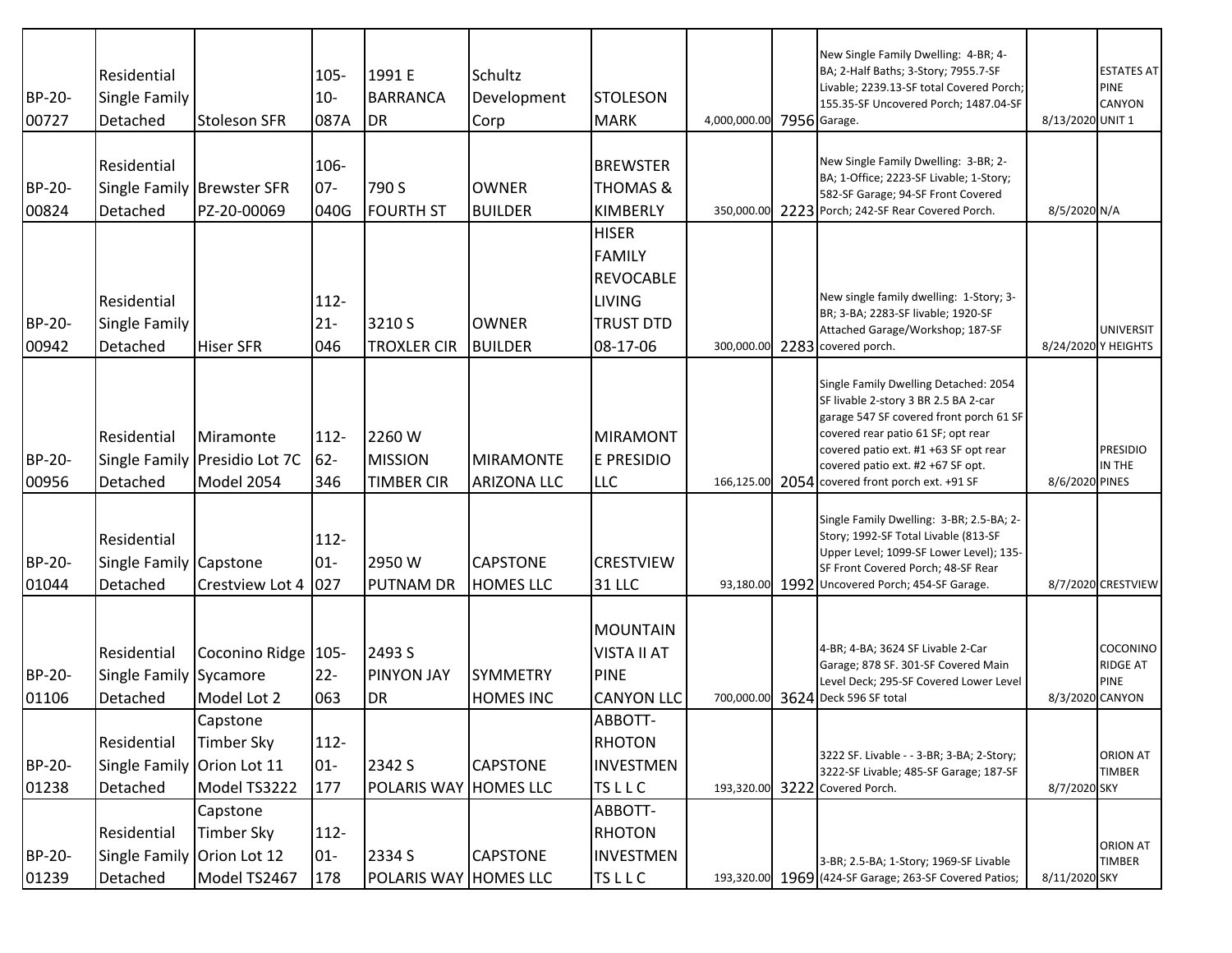|        |                            | Capstone                   |         |                        |                    | ABBOTT-            |            |                                                                                             |                   |                                  |
|--------|----------------------------|----------------------------|---------|------------------------|--------------------|--------------------|------------|---------------------------------------------------------------------------------------------|-------------------|----------------------------------|
|        | Residential                | <b>Timber Sky</b>          | 112-    |                        |                    | <b>RHOTON</b>      |            |                                                                                             |                   |                                  |
| BP-20- | Single Family              | Orion Lot 13               | $01 -$  | 2326 S                 | <b>CAPSTONE</b>    | <b>INVESTMEN</b>   |            | Main Dwelling: 3-BR; 2.5-BA; 2282-SF                                                        |                   | ORION AT<br><b>TIMBER</b>        |
| 01240  | Detached                   | Model TS2882               | 179     | POLARIS WAY HOMES LLC  |                    | <b>TSLLC</b>       |            | Livable (not including ADU); 473-SF<br>193,320.00 2282 Garage; 266-SF Covered Porch.        | 8/12/2020 SKY     |                                  |
|        |                            |                            |         |                        |                    |                    |            |                                                                                             |                   |                                  |
|        | Residential                | Capstone                   | 112-    |                        |                    |                    |            | New Single family Dwelling: 2400-SF; 2-                                                     |                   |                                  |
| BP-20- | Single Family              | <b>Crestview Lot</b>       | $01-$   | 1443 S MILLIS CAPSTONE |                    | <b>CRESTVIEW</b>   |            | Story; 4-BR; 2.5-BA; 486-SF 2-Car                                                           |                   |                                  |
| 01253  | Detached                   | 69                         | 092     | <b>LN</b>              | <b>HOMES LLC</b>   | 31 LLC             | 144,000.00 | Garage; 140-SF Covered front Porch; 48-<br>2400 SF Uncovered Rear Porch.                    |                   | 8/11/2020 CRESTVIEW              |
|        |                            |                            |         |                        |                    |                    |            |                                                                                             |                   |                                  |
|        |                            | Symmetry                   |         |                        |                    |                    |            |                                                                                             |                   |                                  |
|        |                            | Homes                      |         |                        |                    | <b>MOUNTAIN</b>    |            | Single Family Dwelling 4-BR; 4-BA; 2-                                                       |                   |                                  |
|        | Residential                | Coconino Ridge   105-      |         | 2605 S                 |                    | <b>VISTA II AT</b> |            | Car Garage 579 SF; 3574-SF Livable                                                          |                   | COCONINO                         |
| BP-20- | <b>Single Family</b>       | Lot 7 Model                | $22 -$  | <b>PINYON JAY</b>      | <b>SYMMETRY</b>    | <b>PINE</b>        |            | (2078-SF Main Floor; 1496-SF Second                                                         |                   | RIDGE AT                         |
| 01254  | Detached                   | Sycamore                   | 068     | <b>DR</b>              | <b>HOMES INC</b>   | <b>CANYON LLC</b>  |            | Floor); 301-SF Covered Main Level Deck;<br>700,000.00 3574 295-SF Covered Lower Level Deck. | 8/31/2020 CANYON  | <b>PINE</b>                      |
|        |                            |                            |         |                        |                    |                    |            |                                                                                             |                   |                                  |
|        | Residential                | Capstone                   | 112-    |                        |                    |                    |            | New single family dwelling: 1-Story;                                                        |                   |                                  |
| BP-20- | Single Family              | <b>Crestview Lot</b>       | $01 -$  | 2923 W                 | <b>CAPSTONE</b>    | <b>CRESTVIEW</b>   |            | 1404-SF Livable; 3-BR; 2-BA; 432-SF 2-<br>Car Garage; 48-SF Uncovered Rear                  |                   |                                  |
| 01262  | Detached                   | 86                         | 109     | <b>PUTNAM DR</b>       | <b>HOMES LLC</b>   | <b>31 LLC</b>      | 110,640.00 | 1404 Porch; 155-SF Covered Front Porch.                                                     |                   | 8/10/2020 CRESTVIEW              |
|        |                            |                            |         |                        |                    |                    |            |                                                                                             |                   |                                  |
|        |                            |                            |         |                        |                    |                    |            |                                                                                             |                   |                                  |
|        | Residential                | Capstone<br>Crestview 1124 | $112 -$ |                        |                    |                    |            | New Single Family dwelling: 1-Story;<br>1406-SF Livable (this includes the mater            |                   |                                  |
| BP-20- | Single Family Affordable   |                            | $01 -$  | 1348 S                 | <b>CAPSTONE</b>    | <b>CRESTVIEW</b>   |            | bedroom option); 3-BR; 2-BA; 432-SF 2-                                                      |                   |                                  |
|        | Detached                   |                            |         | <b>TALLEY LN</b>       | <b>HOMES LLC</b>   |                    |            | Car Garage; 155-SF Front Covered Porch;                                                     |                   | 8/7/2020 CRESTVIEW               |
| 01264  |                            | <b>Housing SFD</b>         | 127     |                        |                    | <b>31 LLC</b>      |            | 110,640.00 1406 48-SF Rear Uncovered Porch.                                                 |                   |                                  |
|        |                            |                            |         |                        |                    |                    |            | New Single Family Dwelling: 1-Story; 4-                                                     |                   |                                  |
|        | Residential                |                            | 107-    | 4257 E                 |                    |                    |            | BR; 2-BA; 2211-SF Livable; 522-SF 2-Car                                                     |                   |                                  |
| BP-20- | Single Family              |                            | $25 -$  | <b>BROKEN</b>          | <b>RIGGS HOMES</b> | <b>RIGGS</b>       |            | Garage; 118-SF Rear Uncovered Deck;<br>160-SF Rear Covered Deck; 68-SF Front                |                   |                                  |
| 01274  | Detached                   | <b>Riggs SFD</b>           | 004     | <b>ROCK LP</b>         | <b>INC</b>         | <b>HOMES INC</b>   |            | 300,000.00 2211 Covered Porch.                                                              | 8/20/2020 ELK RUN |                                  |
|        |                            | Capstone                   |         |                        |                    | ABBOTT-            |            |                                                                                             |                   |                                  |
|        | Residential                | Timber Sky Lot             | $112 -$ |                        |                    | <b>RHOTON</b>      |            | Detached SFD - 3-BR; 2-BA; 1-Story;                                                         |                   |                                  |
| BP-20- | Single Family 21 Model     |                            | $01 -$  | 3532W                  | <b>CAPSTONE</b>    | <b>INVESTMEN</b>   |            | 1715-SF Livable; 471-SF Garage; 256-SF<br>Front Covered Porch. - Rear uncovered             |                   | ORION AT<br><b>TIMBER</b>        |
| 01305  | Detached                   | TS1715                     | 187     | <b>ALTAIR WAY</b>      | <b>HOMES LLC</b>   | <b>TSLLC</b>       |            | 102,900.00 1715 Porch: 48-SF                                                                | 8/18/2020 SKY     |                                  |
|        |                            | Capstone                   |         |                        |                    | ABBOTT-            |            |                                                                                             |                   |                                  |
|        | Residential                | Timber Sky                 | 112-    |                        |                    | <b>RHOTON</b>      |            | New detached SFD - 3-BR; 2-BA; 1-Story;                                                     |                   |                                  |
| BP-20- | Single Family Orion Lot 24 |                            | $01 -$  | 3556W                  | <b>CAPSTONE</b>    | <b>INVESTMEN</b>   |            | 1471-SF Livable; 426-SF Garage; 250-SF<br>Front Covered Porch; 73-SF Rear                   |                   | ORION AT<br>TIMBER               |
| 01318  | Detached                   | Model TS1471               | 190     | <b>ALTAIR WAY</b>      | <b>HOMES LLC</b>   | <b>TSLLC</b>       |            | 88,260.00 1471 Covered Porch                                                                | 8/17/2020 SKY     |                                  |
|        |                            | Capstone                   |         |                        |                    | ABBOTT-            |            |                                                                                             |                   |                                  |
|        | Residential                | Timber Sky                 | 112-    |                        |                    | <b>RHOTON</b>      |            |                                                                                             |                   |                                  |
| BP-20- | Single Family Orion Lot 19 |                            | $01 -$  | 3516W                  | <b>CAPSTONE</b>    | <b>INVESTMEN</b>   |            | New SFD Detached - 3-BR; 2-BA; 1-<br>Story; 1471-SF Livable; 426-SF Garage;                 |                   | <b>ORION AT</b><br><b>TIMBER</b> |
| 01319  | Detached                   | Model TS1471               | 185     | <b>ALTAIR WAY</b>      | <b>HOMES LLC</b>   | <b>TSLLC</b>       |            | 88,260.00 1471 348 SF Covered Porch .                                                       | 8/7/2020 SKY      |                                  |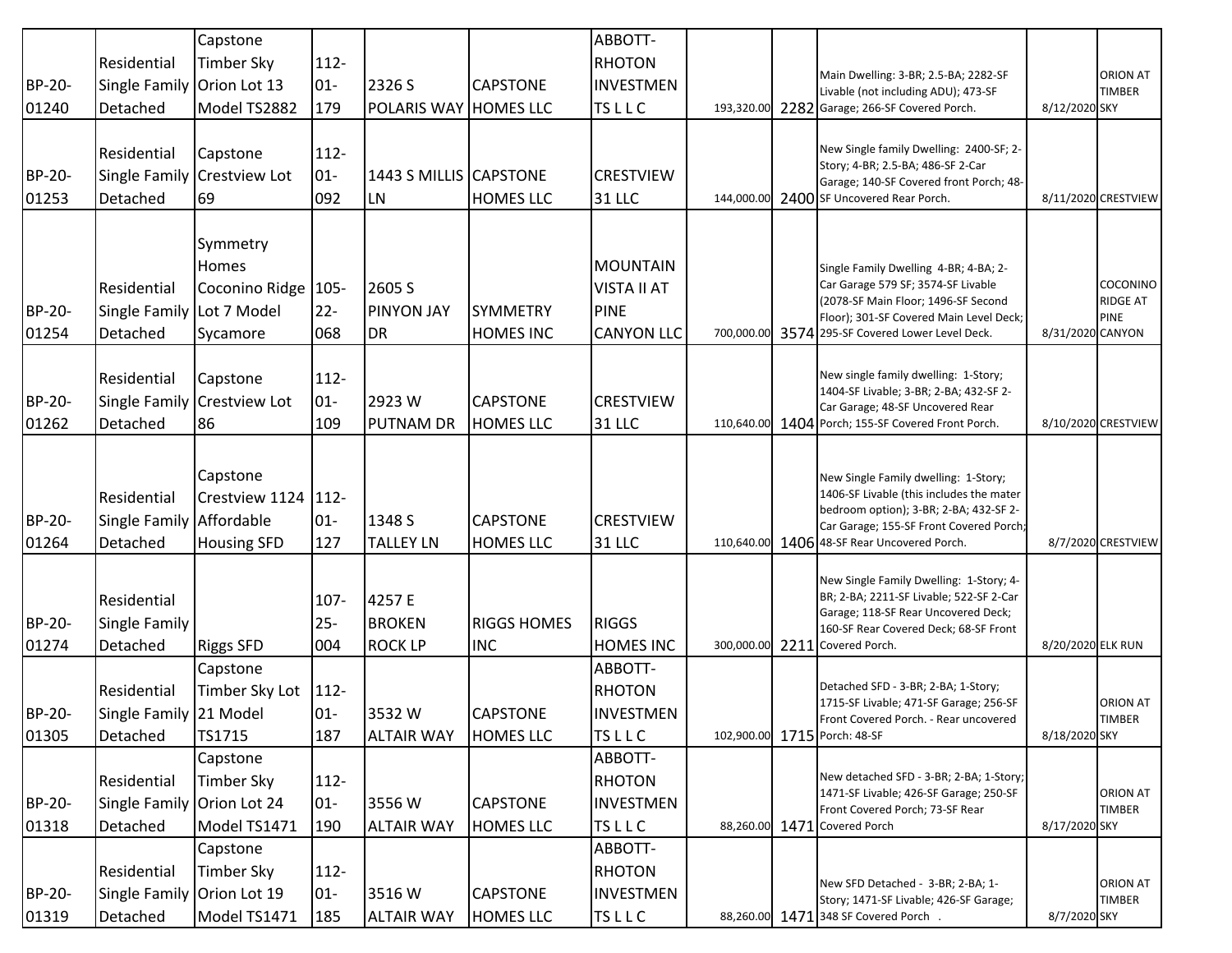|        |                            | Capstone              |         |                   |                   | ABBOTT-                 |                            |                                                                                   |                 |                 |
|--------|----------------------------|-----------------------|---------|-------------------|-------------------|-------------------------|----------------------------|-----------------------------------------------------------------------------------|-----------------|-----------------|
|        | Residential                | Timbersky             | $112 -$ |                   |                   | <b>RHOTON</b>           |                            | New SFD Detached 1-Story; 2245-SF                                                 |                 |                 |
| BP-20- | Single Family              | Orion Lot 46          | $01 -$  | 3512W             | <b>CAPSTONE</b>   | <b>INVESTMEN</b>        |                            | Livable; 3-BR; 2-BA; 424-SF 2-Car                                                 |                 | ORION AT        |
| 01336  | Detached                   | Model TS2245          | 212     | <b>ELECTRA DR</b> | <b>HOMES LLC</b>  | <b>TSLLC</b>            |                            | Garage; 246-SF Covered Front Porch;<br>134,700.00 2245 352-SF Covered Rear Porch. | 8/17/2020 SKY   | <b>TIMBER</b>   |
|        |                            | Capstone              |         |                   |                   | ABBOTT-                 |                            |                                                                                   |                 |                 |
|        | Residential                | Timber Sky            | $112 -$ |                   |                   | <b>RHOTON</b>           |                            | New SFD Detached 1-Story; 2299-SF                                                 |                 |                 |
| BP-20- | <b>Single Family</b>       | Orion Lot 17          | $01 -$  | 3500 W            | <b>CAPSTONE</b>   | <b>INVESTMEN</b>        |                            | Livable; 3-BR; 2.5-BA; 168-SF Covered                                             |                 | <b>ORION AT</b> |
| 01355  | Detached                   | Model TS2299          | 183     | <b>ALTAIR WAY</b> | <b>HOMES LLC</b>  | <b>TSLLC</b>            | 137,040.00                 | Front porch; 80-SF Covered Rear Porch;<br>2299 473-SF 2-Car Garage -              | 8/17/2020 SKY   | <b>TIMBER</b>   |
|        |                            | Capstone              |         |                   |                   | ABBOTT-                 |                            |                                                                                   |                 |                 |
|        | Residential                | <b>Timber Sky</b>     | 112-    |                   |                   | <b>RHOTON</b>           |                            | New detached SFD - 3-BR; 2-BA ;1-story;                                           |                 |                 |
| BP-20- | Single Family Orion Lot 49 |                       | $01-$   | 3536W             | <b>CAPSTONE</b>   | <b>INVESTMEN</b>        |                            | 1569-SF Livable; 495-SF 2-Car Garage;                                             |                 | ORION AT        |
| 01372  | Detached                   | Model TS1569          | 215     | <b>ELECTRA DR</b> | <b>HOMES LLC</b>  | <b>TSLLC</b>            |                            | 269-SF Front Covered Porch; 62-SF Rear<br>94,140.00 1569 covered porch;           | 8/7/2020 SKY    | <b>TIMBER</b>   |
|        |                            |                       |         |                   |                   |                         |                            | 2-Story; 1833-SF Livable (693-SF Lower                                            |                 |                 |
|        | Residential                | <b>AXXO Presidio</b>  | $112 -$ | 2237W             |                   | <b>NESW</b>             |                            | Level; 1140-SF Upper Level); 4-BR; 2.5-                                           |                 |                 |
| BP-20- | Single Family              | Lot 137B Model 62-    |         | <b>MISSION</b>    | <b>EARTH PRO</b>  | <b>INVESTMEN</b>        |                            | BA; 540-SF 2-Car Garage; 35-SF Covered                                            |                 | <b>PRESIDIO</b> |
| 01430  | Detached                   | 1833                  | 339     | <b>TIMBER CIR</b> | <b>EXCAVATING</b> | <b>TS LLC</b>           | 150,000.00 1833 habitable) | Porch; 430-SF usable attic (not                                                   | 8/26/2020 PINES | IN THE          |
|        |                            |                       |         |                   |                   |                         |                            | 2-Story; 1833-SF Livable (693-SF Lower                                            |                 |                 |
|        | Residential                | <b>AXXO Presidio</b>  | $112 -$ | 2265 W            |                   | <b>NESW</b>             |                            | Level; 1140-SF Upper Level); 4-BR; 2.5-                                           |                 |                 |
| BP-20- | <b>Single Family</b>       | Lot 130B Model 62-    |         | <b>MISSION</b>    | <b>EARTH PRO</b>  | <b>INVESTMEN</b>        |                            | BA; 540-SF 2-Car Garage; 35-SF Covered                                            |                 | <b>PRESIDIO</b> |
| 01431  | Detached                   | 1833                  | 332     | <b>TIMBER CIR</b> | <b>EXCAVATING</b> | <b>TS LLC</b>           | 150,000.00 1833 habitable) | Porch; 430-SF usable attic (not                                                   | 8/24/2020 PINES | IN THE          |
|        |                            |                       |         |                   |                   |                         |                            |                                                                                   |                 |                 |
|        |                            | Capstone Orion        |         |                   |                   | ABBOTT-                 |                            | SFD 2-Story; 2196-SF Livable (976-SF                                              |                 |                 |
|        | Residential                | at Timbersky          | $112 -$ |                   |                   | <b>RHOTON</b>           |                            | Upper Level; 1220-SF Main Level); 4-BR;                                           |                 |                 |
| BP-20- | <b>Single Family</b>       | Lot 23 Model          | $01 -$  | 3548 W            | <b>CAPSTONE</b>   | <b>INVESTMEN</b>        |                            | 2.5 BA; 441-SF 2-Car Garage; 258-SF                                               |                 | <b>ORION AT</b> |
| 01439  | Detached                   | TS2196A               | 189     | <b>ALTAIR WAY</b> | <b>HOMES LLC</b>  | <b>TSLLC</b>            | 131,760.00                 | Front Covered Porch; 48-SF Rear<br>2196 Uncovered Porch                           | 8/12/2020 SKY   | <b>TIMBER</b>   |
|        |                            |                       |         |                   |                   |                         |                            |                                                                                   |                 |                 |
|        |                            | Capstone Orion        |         |                   |                   |                         |                            |                                                                                   |                 |                 |
|        |                            | Timbersky Lot         |         |                   |                   |                         |                            |                                                                                   |                 |                 |
|        |                            | 25 Model              |         |                   |                   | ABBOTT-                 |                            |                                                                                   |                 |                 |
|        | Residential                | TS1471CW/             | $112 -$ |                   |                   | <b>RHOTON</b>           |                            | New Detached SFD- 3-BR; 2-BA; 1-Story;                                            |                 |                 |
|        |                            |                       |         |                   |                   |                         |                            | 1544-SF Livable; 426-SF Garage; 250-SF                                            |                 | ORION AT        |
| BP-20- | Single Family Ext. Family  |                       | $01 -$  | 3564 W            | <b>CAPSTONE</b>   | <b>INVESTMEN</b>        |                            | Front Covered Porch; 73-SF Rear                                                   |                 | <b>TIMBER</b>   |
| 01441  | Detached                   | Room Opt.             | 191     | <b>ALTAIR WAY</b> | <b>HOMES LLC</b>  | <b>TSLLC</b><br>ABBOTT- | 92,640.00                  | 1544 Covered Porch                                                                | 8/12/2020 SKY   |                 |
|        |                            |                       |         |                   |                   |                         |                            | New detached SFD - 3-BR; 2-BA ;1-story;                                           |                 |                 |
|        | Residential                | Capstone Orion 112-   |         |                   |                   | <b>RHOTON</b>           |                            | 1569-SF Livable; 495-SF 2-Car Garage;                                             |                 | ORION AT        |
| BP-20- | Single Family at Timbersky |                       | $01 -$  | 3524 W            | <b>CAPSTONE</b>   | <b>INVESTMEN</b>        |                            | 269-SF Front Covered Porch; 62-SF Rear                                            |                 | <b>TIMBER</b>   |
| 01442  | Detached                   | Lot 20 TS1569A  186   |         | <b>ALTAIR WAY</b> | <b>HOMES LLC</b>  | <b>TSLLC</b>            |                            | 92,640.00 1569 covered porch;                                                     | 8/12/2020 SKY   |                 |
|        |                            |                       |         |                   |                   | ABBOTT-                 |                            | New detached SFD - 3-BR; 2-BA; 1-Story;                                           |                 |                 |
|        | Residential                | Capstone Orion   112- |         |                   |                   | <b>RHOTON</b>           |                            | 1471-SF Livable; 426-SF Garage; 250-SF                                            |                 | <b>ORION AT</b> |
| BP-20- | Single Family              | Timbersky Lot         | $ 01 -$ | 3585W             | <b>CAPSTONE</b>   | <b>INVESTMEN</b>        |                            | Front Covered Porch; 73-SF Rear                                                   |                 | <b>TIMBER</b>   |
| 01446  | Detached                   | 35                    | 201     | <b>ALTAIR WAY</b> | <b>HOMES LLC</b>  | <b>TSLLC</b>            |                            | 88,260.00 1471 Covered Porch                                                      | 8/17/2020 SKY   |                 |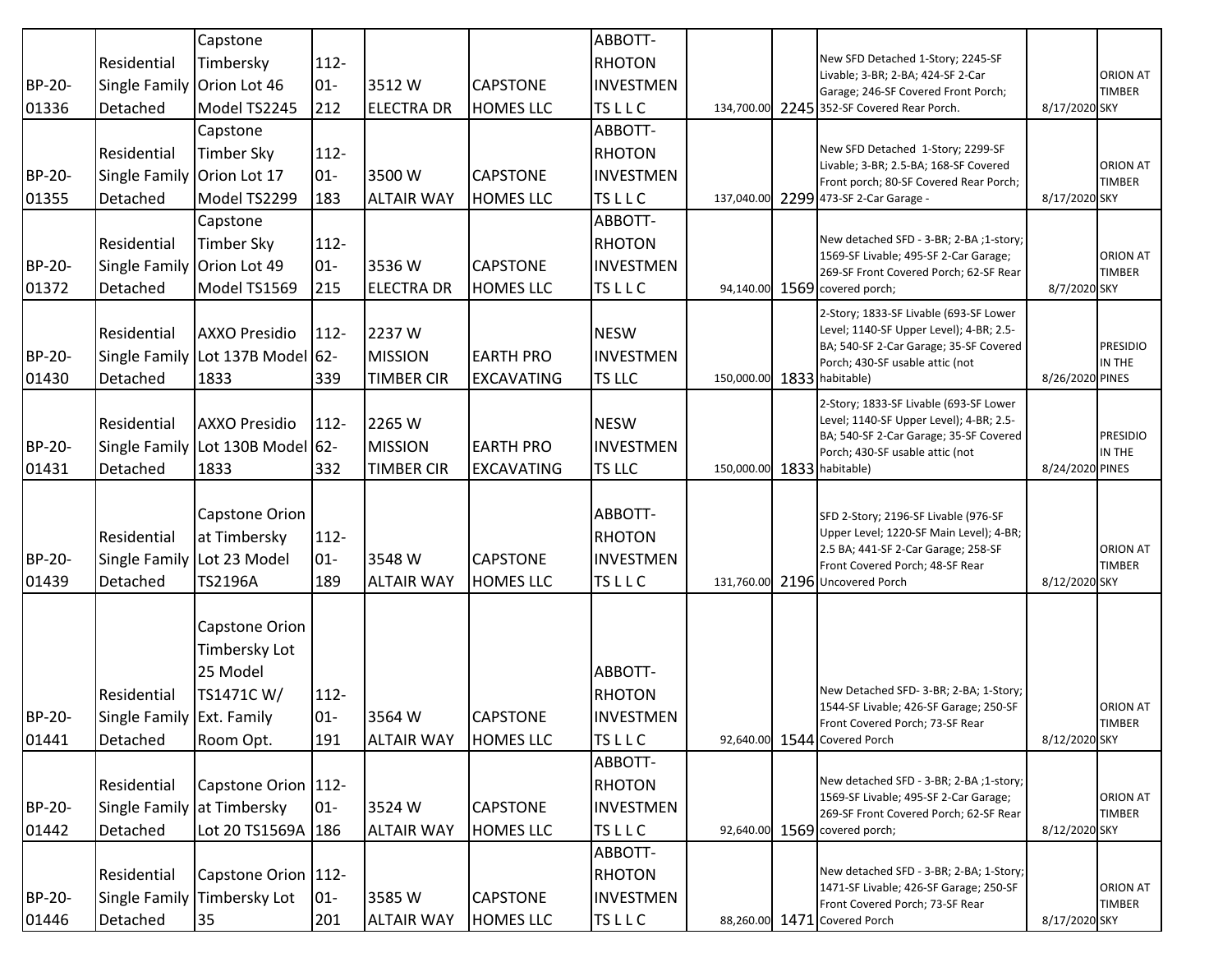|               |                          |                       |         |                           |                     | ABBOTT-           |            |                                                                                  |                   |                  |
|---------------|--------------------------|-----------------------|---------|---------------------------|---------------------|-------------------|------------|----------------------------------------------------------------------------------|-------------------|------------------|
|               | Residential              | Orion at              | 112-    |                           |                     | <b>RHOTON</b>     |            | New detached SFD 3-BR; 3-BA; 2-Story;<br>3222-SF Livable; 485-SF Garage; 187-SF  |                   | ORION AT         |
| <b>BP-20-</b> | Single Family            | Timbersky             | $01-$   | 3569 W                    | <b>CAPSTONE</b>     | <b>INVESTMEN</b>  |            | Front Covered Porch; 267 SF covered                                              |                   | TIMBER           |
| 01486         | Detached                 | Lot37 Same As         | 203     | <b>ALTAIR WAY</b>         | <b>HOMES LLC</b>    | <b>TSLLC</b>      | 193,320.00 | 3222 Rear Porch.                                                                 | 8/18/2020 SKY     |                  |
|               |                          |                       |         |                           |                     | ABBOTT-           |            |                                                                                  |                   |                  |
|               | Residential              |                       |         |                           |                     | <b>RHOTON</b>     |            | New Detached SFD- 3-BR; 2.5-BA; 2303-<br>SF Livable (1448-SF Lower Level; 855-SF |                   |                  |
|               |                          | Capstone Orion   112- |         |                           |                     |                   |            | Upper Level); 479-SF 2-Car Garage; 177-                                          |                   | ORION AT         |
| BP-20-        | <b>Single Family</b>     | Timbersky Lot         | $01-$   | 2302 S                    | <b>CAPSTONE</b>     | <b>INVESTMEN</b>  |            | SF Front Covered Porch; 200-SF Rear                                              |                   | TIMBER           |
| 01487         | Detached                 | 16                    | 182     | POLARIS WAY HOMES LLC     |                     | <b>TSLLC</b>      | 138,180.00 | 2303 covered Porch                                                               | 8/27/2020 SKY     |                  |
|               |                          |                       |         |                           |                     | ABBOTT-           |            | 3-BR; 2.5-BA; 2303-SF Livable (1448-SF                                           |                   |                  |
|               | Residential              | Capstone Orion   112- |         |                           |                     | <b>RHOTON</b>     |            | Lower Level; 855-SF Upper Level); 479-                                           |                   | ORION AT         |
| BP-20-        | Single Family            | Timbersky Lot         | $01-$   | 3545 W                    | <b>CAPSTONE</b>     | <b>INVESTMEN</b>  |            | SF 2-Car Garage; 177-SF Front Covered                                            |                   | <b>TIMBER</b>    |
| 01492         | Detached                 | 40                    | 206     | <b>ALTAIR WAY</b>         | <b>HOMES LLC</b>    | <b>TSLLC</b>      | 138,180.00 | 2303 Porch200 Rear covered Porch                                                 | 8/27/2020 SKY     |                  |
|               |                          |                       |         |                           |                     | ABBOTT-           |            |                                                                                  |                   |                  |
|               | Residential              | Orion At              | 112-    |                           |                     | <b>RHOTON</b>     |            | 3-BR; 2.5-BA; 1-Story; 1969-SF Livable                                           |                   | ORION AT         |
| BP-20-        | <b>Single Family</b>     | Timbersky Lot         | $01-$   | 3596 W                    | <b>CAPSTONE</b>     | <b>INVESTMEN</b>  |            | (not including Casita); 424-SF Garage;                                           |                   | <b>TIMBER</b>    |
| 01542         | Detached                 | 29                    | 195     | <b>ALTAIR WAY</b>         | <b>HOMES LLC</b>    | TS LLC            |            | 118,140.00 1969 263-SF Covered Patios                                            | 8/20/2020 SKY     |                  |
|               |                          | Miramonte             |         |                           |                     |                   |            |                                                                                  |                   |                  |
|               | Residential              | <b>Aries Timber</b>   | $112 -$ |                           |                     | MIRAMONT          |            | 1-story 2521 SF. livable/conditioned 3<br>bed 2.5 bath 2-car garage 512 SF.      |                   | <b>ARIES AT</b>  |
| BP-20-        | Single Family Sky Lot 10 |                       | $01-$   | 3633W                     | <b>MIRAMONTE</b>    | <b>E TIMBER</b>   |            | Covered patio/porch 303 SF. OPTIONS:                                             |                   | TIMBER           |
|               |                          | Model 2521            | 318     | <b>CERES WAY</b>          | <b>ARIZONA LLC</b>  | <b>SKY 7A LLC</b> |            | 3-car garage +263 SF. Covered rear                                               | 8/26/2020 PHASE 1 | SKY -            |
| 01569         | Detached                 |                       |         |                           |                     |                   | 189,075.00 | $2521$ patio/porch + 164 SF.                                                     |                   | WESTGLEN         |
|               |                          |                       | $112-$  | 1450W                     |                     |                   |            |                                                                                  |                   | LAND             |
| <b>BP-20-</b> |                          |                       | $35 -$  | <b>KAIBABLN</b>           |                     | <b>WESTGLEN</b>   |            | re-roof no wood shakes or shingles                                               |                   | <b>CONDOMI</b>   |
| 01485         | Roofing                  | <b>Cruz Roof</b>      | 001A    | <b>UNIT 23</b>            |                     | <b>MHP LLC</b>    | 2,000.00   | allowed                                                                          | 8/27/2020 NIUMS   |                  |
|               |                          |                       |         |                           |                     |                   |            |                                                                                  |                   |                  |
|               |                          |                       |         |                           |                     | COLONY-JO         |            |                                                                                  |                   |                  |
|               |                          |                       |         |                           |                     | <b>DON</b>        |            |                                                                                  |                   |                  |
|               |                          |                       | $113 -$ |                           | <b>BARTLETT</b>     | <b>MANUFACT</b>   |            |                                                                                  |                   |                  |
| BP-20-        |                          |                       | 55-     | 4940 E DEAN               | <b>HOMES &amp;</b>  | <b>URED HOME</b>  |            | Reroof no wood shakes or shingles                                                |                   | JO-DON           |
| 01501         | Roofing                  | <b>Cruz Roof</b>      | 030     | <b>AVE</b>                | <b>ROOFING LLC</b>  | <b>COMM LLC</b>   | 4,723.00   | allowed                                                                          | 8/4/2020 VILLAGE  |                  |
|               |                          |                       |         |                           |                     |                   |            |                                                                                  |                   |                  |
|               |                          |                       | 117-    | 2201 N                    |                     | <b>SCHLENKER</b>  |            |                                                                                  |                   |                  |
| BP-20-        |                          |                       | $29 -$  | <b>BRISTLECONE HAVASU</b> |                     | CHAD A &          |            |                                                                                  |                   | <b>WALNUT</b>    |
| 01502         | Roofing                  | Schlenker Roof        | 113     | <b>DR</b>                 | <b>ROOFING</b>      | <b>KATHLEEN A</b> | 15,000.00  | No wood shakes or shingles allowed                                               | 8/3/2020 RIDGE    |                  |
|               |                          |                       |         |                           |                     |                   |            |                                                                                  |                   |                  |
|               |                          |                       |         |                           |                     | <b>FOSS DAVID</b> |            |                                                                                  |                   |                  |
|               |                          |                       |         |                           |                     | W                 |            |                                                                                  |                   |                  |
|               |                          |                       | 117-    |                           |                     | <b>REVOCABLE</b>  |            |                                                                                  |                   |                  |
| BP-20-        |                          |                       | $27 -$  | <b>6612 E VAIL</b>        | Prostruct           | <b>TRUST DTD</b>  |            | Tear off reroof no wood shakes or                                                |                   | <b>WALNUT</b>    |
| 01512         | Roofing                  | Foss Roof             | 024     | <b>DR</b>                 | <b>Builders LLC</b> | 12-17-03          | 10,000.00  | shingles allowed                                                                 |                   | 8/3/2020 MEADOWS |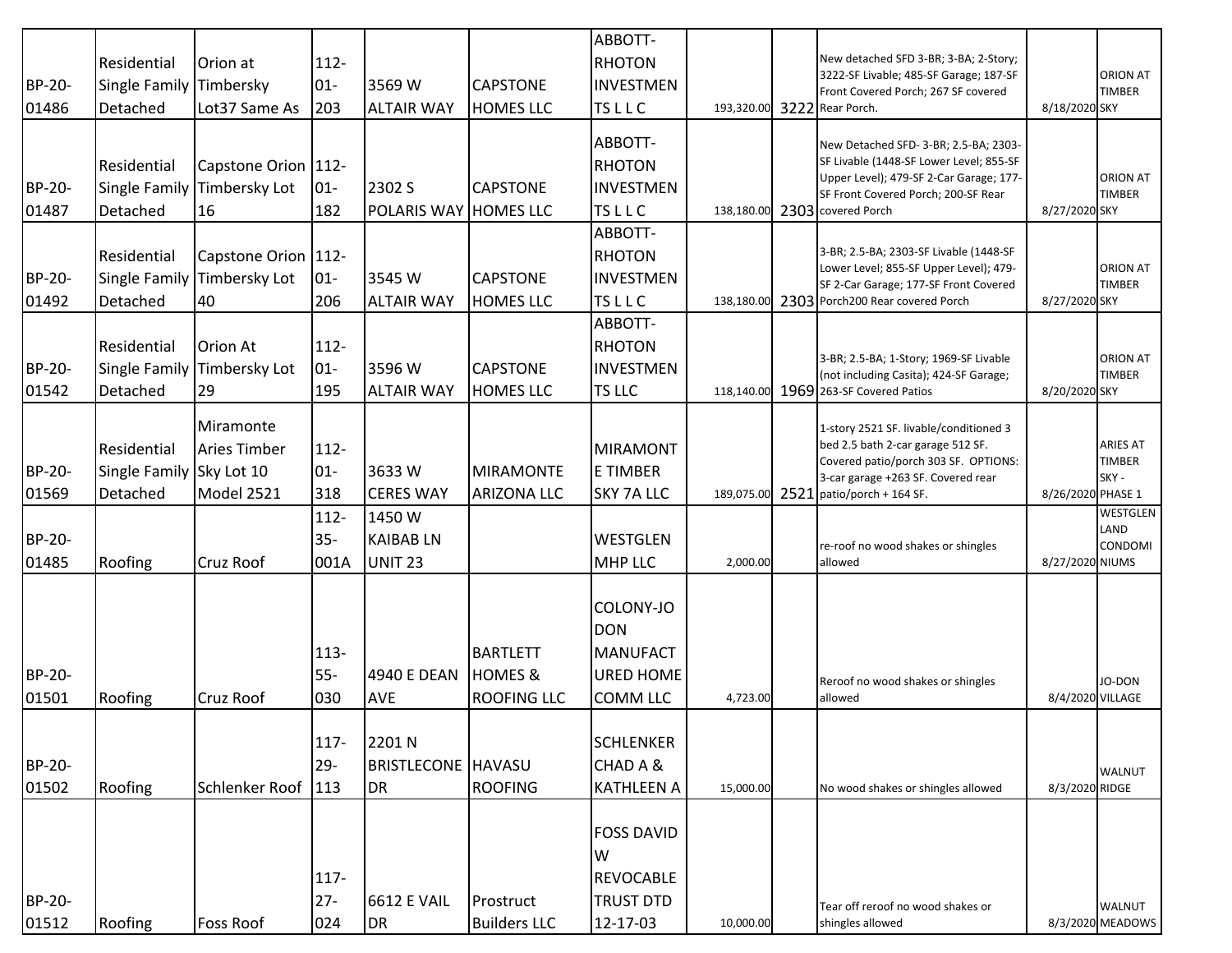|        |         |                       |         |                         |                                | <b>INGRAM</b>          |           |                                   |                  |                                   |
|--------|---------|-----------------------|---------|-------------------------|--------------------------------|------------------------|-----------|-----------------------------------|------------------|-----------------------------------|
|        |         |                       | 107-    |                         | MATT'S                         | <b>FAMILY</b>          |           |                                   |                  |                                   |
| BP-20- |         |                       | $20 -$  | 4293 E                  | <b>DRYWALL</b>                 | <b>TRUST DTD</b>       |           |                                   |                  |                                   |
| 01514  | Roofing | Ingram Rood           | 042     | <b>COBURN DR</b>        | <b>PATCH INC</b>               | 10-31-19               | 10,000.00 |                                   | 8/3/2020 ELK RUN |                                   |
|        |         |                       |         |                         |                                | <b>MURPHY</b>          |           |                                   |                  |                                   |
|        |         |                       |         |                         |                                | <b>RANDY</b>           |           |                                   |                  |                                   |
|        |         |                       | 108-    |                         | Advosy                         | <b>ASHLEY &amp;</b>    |           |                                   |                  |                                   |
| BP-20- |         |                       | $02 -$  | 3345 N                  | Construction                   | <b>DORTHEA</b>         |           | Tear off reroof no wood shakes or |                  | <b>GREENLAW</b>                   |
| 01520  | Roofing | Murphy Roof           | 096     | <b>WAYMAN ST</b>        | <b>LLC</b>                     | <b>JEANETTE</b>        | 5,000.00  | shingles allowed                  |                  | 8/4/2020 ESTATES 7                |
|        |         |                       |         |                         |                                | <b>FOUSEL</b>          |           |                                   |                  |                                   |
|        |         |                       | 108-    |                         | Advosy                         | <b>GERALD R &amp;</b>  |           |                                   |                  |                                   |
| BP-20- |         |                       | $04 -$  | 3528N                   | Construction                   | <b>DARLENE</b>         |           | Tear off reroof no wood shakes or |                  | GREENLAW                          |
| 01521  | Roofing | <b>Fousel Roof</b>    | 067     | <b>MANOR RD</b>         | <b>LLC</b>                     | <b>ANN</b>             | 5,000.00  | shingles allowed                  |                  | 8/4/2020 ESTATES 5                |
|        |         |                       | 117-    | 5116 E                  |                                | <b>SMITH</b>           |           |                                   |                  |                                   |
| BP-20- |         |                       | $18 -$  |                         | <b>HAWTHORNE IDEAL ROOFING</b> | <b>TIMOTHY L</b>       |           | Tear off reroof no wood shakes or |                  |                                   |
| 01524  | Roofing | Smith Roof            | 119     | <b>DR</b>               | <b>INC</b>                     | & TERRY B              | 11,470.00 | shingles allowed                  |                  | 8/4/2020 SUNRIDGE                 |
|        |         |                       | 108-    |                         |                                |                        |           |                                   |                  |                                   |
| BP-20- |         |                       | $02 -$  | 2417 E                  | Aspen Roofing                  | <b>KLEIN TAD &amp;</b> |           | Tear off reroof no wood shakes or |                  | GREENLAW                          |
| 01526  | Roofing | Klein Roof            | 157     | <b>LOCKETT RD</b>       | <b>LLC</b>                     | <b>GALA</b>            | 3,600.00  | shingles allowed                  |                  | 8/4/2020 ESTATES 7                |
|        |         |                       |         |                         |                                | <b>RUNGE</b>           |           |                                   |                  |                                   |
|        |         |                       |         |                         |                                | PETER &                |           |                                   |                  |                                   |
|        |         |                       | $111 -$ |                         | <b>BARTLETT</b>                | VANESSA                |           |                                   |                  |                                   |
| BP-20- |         |                       | $11 -$  | <b>2685 N EDDY</b>      | <b>HOMES &amp;</b>             | <b>TRUST DTD</b>       |           | Tear off reroof no wood shakes or |                  | <b>CHESHIRE</b><br><b>ESTATES</b> |
| 01527  | Roofing | Runge Roof            | 007     | DR                      | <b>ROOFING LLC</b>             | 07-27-17               | 9,986.00  | shingles allowed                  | 8/4/2020 UNIT 7  |                                   |
|        |         |                       | $112 -$ |                         |                                | <b>SCHUESSLER</b>      |           |                                   |                  |                                   |
| BP-20- |         | Schuessler            | $50-$   | 3923 S BOX              | <b>FLAGSTAFF</b>               | <b>AARON &amp;</b>     |           | Tear off reroof no wood shakes or |                  | <b>PONDEROS</b><br>A TRAILS       |
| 01528  | Roofing | Roof                  | 068     | <b>CANYON TRL</b>       | <b>BUILDERS</b>                | <b>CARRIE</b>          | 8,000.00  | shingles allowed                  | 8/4/2020 UNIT 2  |                                   |
|        |         |                       |         |                         |                                |                        |           |                                   |                  |                                   |
|        |         |                       |         |                         |                                | <b>BURGOON</b>         |           |                                   |                  |                                   |
|        |         |                       | $111 -$ |                         |                                | <b>JENNIFER M</b>      |           |                                   |                  |                                   |
| BP-20- |         |                       | $16 -$  | 3346 N CREST FLAGSTAFF  |                                | 8                      |           | Tear off reroof no wood shakes or |                  | VALLEY<br><b>CREST</b>            |
| 01529  | Roofing | <b>Burgoon Roof</b>   | 013     | <b>ST</b>               | <b>BUILDERS</b>                | <b>CHRISTIAN L</b>     | 5,000.00  | shingles allowed                  | 8/4/2020 UNIT 1  |                                   |
|        |         |                       |         |                         |                                |                        |           |                                   |                  |                                   |
|        |         |                       | 114-    |                         | Lionheart                      | <b>VORENKAM</b>        |           |                                   |                  | <b>CONTINEN</b>                   |
| BP-20- |         | Vorenkamp             | $12-$   | 950 N SKY               | <b>Building and</b>            | PDAVID I &             |           | Tear off reroof no wood shakes or |                  | <b>TAL</b><br>LAKESIDE            |
| 01530  | Roofing | Roof                  | 001     | <b>VIEW ST</b>          | <b>Investments LLC</b>         | <b>SHARON W</b>        | 19,500.00 | shingles allowed                  | 8/4/2020 ACRES   |                                   |
|        |         |                       | $101 -$ | 719N                    |                                | <b>TRES</b>            |           |                                   |                  | <b>MOUNT</b>                      |
| BP-20- |         | <b>Kickstand Kafe</b> | 06-     | <b>HUMPHREYS</b>        | <b>All Seasons</b>             | <b>PEDALERS</b>        |           |                                   |                  | <b>ELDEN</b><br><b>HEIGHTS</b>    |
| 01535  | Roofing | Roof                  | 011A    | $\overline{\mathsf{S}}$ | <b>Roofing LLC</b>             | <b>LLC</b>             | 12,000.00 | Tear off reroof no wood shakes    |                  | 8/4/2020 ADDITION                 |
|        |         |                       |         |                         |                                |                        |           |                                   |                  |                                   |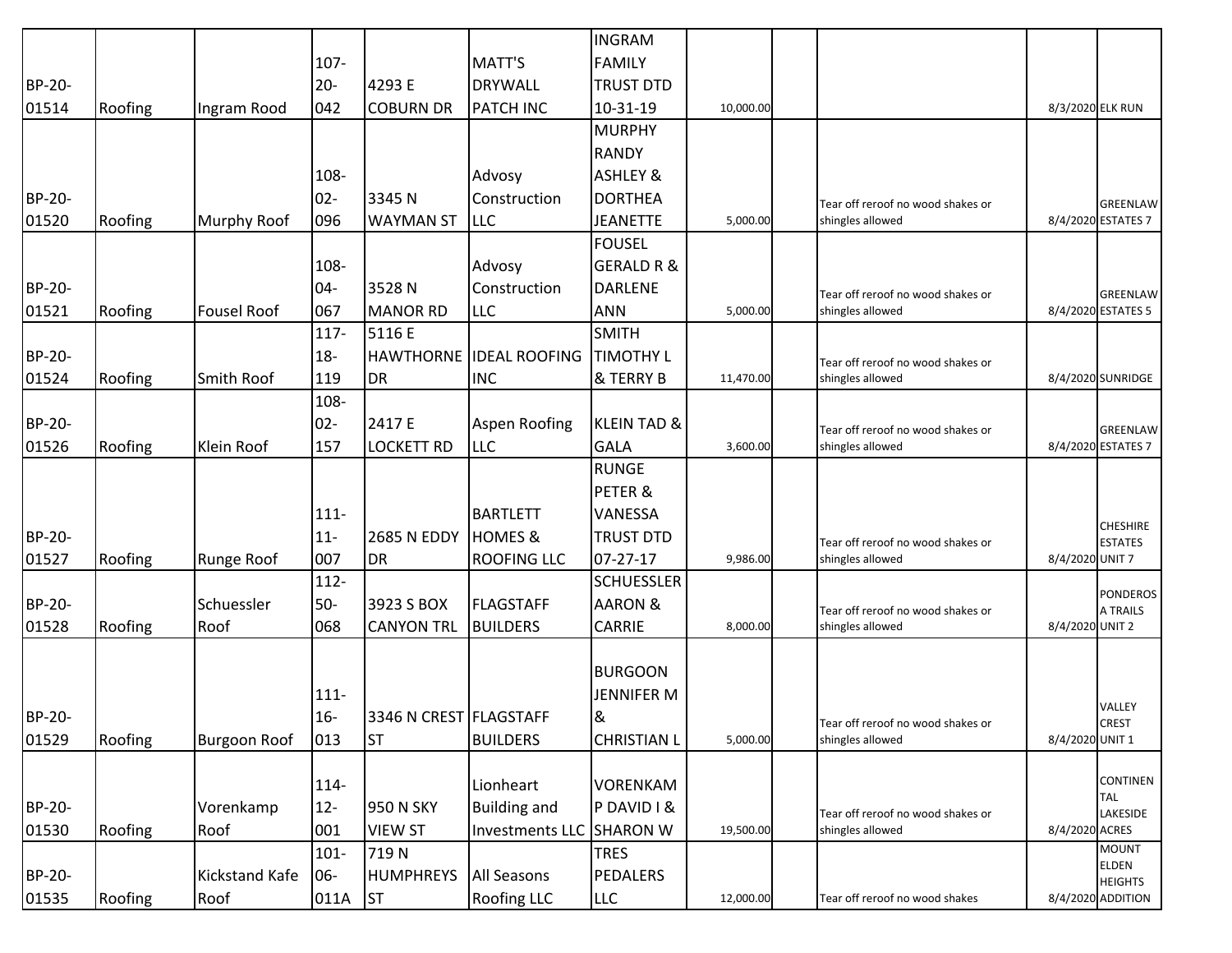|        |         |                      | 109-    | 3223 N              |                      | <b>RODRIGUEZ</b>      |           |                                        |                   |                                    |
|--------|---------|----------------------|---------|---------------------|----------------------|-----------------------|-----------|----------------------------------------|-------------------|------------------------------------|
| BP-20- |         |                      | $05 -$  | <b>MONTE</b>        | <b>OWNER</b>         | PEDRO &               |           | Repair roof where chimney was          |                   | <b>GRANDVIE</b><br>W HOMES         |
| 01537  | Roofing | Rodriguez Roof 042   |         | <b>VISTA DR</b>     | <b>BUILDER</b>       | ANGELINA              | 800.00    | removed                                | 8/4/2020 UNIT 2   |                                    |
|        |         |                      |         |                     |                      | <b>HIBBERT</b>        |           |                                        |                   |                                    |
|        |         |                      | $117 -$ | 2388N               |                      | OWEN J &              |           |                                        |                   |                                    |
| BP-20- |         |                      | $22 -$  | <b>BROKEN</b>       |                      | <b>CHRISTINA</b>      |           | Tear off reroof no wood shakes or      |                   | <b>EVERGREE</b>                    |
| 01544  | Roofing | <b>Hibbert Roof</b>  | 034     | <b>CIRCLE RD</b>    | Surebuild LLC        | G                     | 15,361.00 | shingles allowed                       | 8/14/2020 N       |                                    |
|        |         |                      | $112 -$ |                     |                      | <b>GABRYS</b>         |           |                                        |                   | <b>UNIVERSIT</b>                   |
| BP-20- |         |                      | 40-     | 3332 S CAROL HAVASU |                      | DANIEL S &            |           | tear off re roof no wood shake or      |                   | <b>HIGHLAND</b>                    |
| 01557  | Roofing | Gabys Roof           | 006     | <b>DR</b>           | <b>ROOFING</b>       | <b>JESSICA L</b>      | 15,000.00 | shingles allowed                       | 8/6/2020 S UNIT 6 |                                    |
|        |         |                      | 112-    | 2258 W              |                      |                       |           |                                        |                   |                                    |
| BP-20- |         |                      | 49-     | <b>ADIRONDACK</b>   | <b>IDEAL ROOFING</b> | ANDERSON              |           | Tear off and re roof no wood shakes or |                   | <b>RAILROAD</b>                    |
| 01558  | Roofing | Dales Roof           | 099     | <b>AVE</b>          | <b>INC</b>           | <b>MEGAN</b>          | 7,830.00  | shingles allowed                       |                   | 8/6/2020 SPRINGS 66                |
|        |         |                      |         |                     |                      |                       |           |                                        |                   |                                    |
|        |         |                      |         |                     |                      | <b>JARAMILLO</b>      |           |                                        |                   |                                    |
|        |         |                      | $112 -$ | 1374 S              |                      | <b>GABRIELA &amp;</b> |           |                                        |                   |                                    |
| BP-20- |         |                      | 49-     | <b>BURLINGTON</b>   | Altitude Roofing     | <b>RAYMOND</b>        |           | Tear off and re roof no wood shakes or |                   | <b>RAILROAD</b><br>SPRINGS 66      |
| 01559  | Roofing | Jaramillo Roof       | 181     | <b>ST</b>           | <b>LLC</b>           | G                     | 7,000.00  | shingles allowed                       | 8/7/2020 UNIT 2   |                                    |
|        |         |                      | $112 -$ | 564 W               |                      | <b>CLARK GARY</b>     |           |                                        |                   |                                    |
| BP-20- |         |                      | $61-$   | <b>CINNABAR</b>     | Prostruct            | D & TERESA            |           | Tear off reroof no wood shakes or      |                   | <b>PONDEROS</b><br><b>A TRAILS</b> |
| 01561  | Roofing | <b>Clark Roof</b>    | 089     | TRL                 | <b>Builders LLC</b>  | D                     | 23,000.00 | shingles allowed                       | 8/10/2020 UNIT 8  |                                    |
|        |         |                      | 114-    |                     |                      |                       |           |                                        |                   |                                    |
| BP-20- |         |                      | $17 -$  | 1085N               | Prostruct            | <b>BUSHNELL</b>       |           | Tear off reroof no wood shakes or      |                   | AMBERWO                            |
| 01562  | Roofing | <b>Bushnell Roof</b> | 028     | <b>WAKONDA ST</b>   | <b>Builders LLC</b>  | <b>JAMESE</b>         | 24,622.00 | shingles allowed                       |                   | 8/10/2020 OD UNIT 1                |
|        |         |                      | $117 -$ | 5963 E              |                      | <b>JONES</b>          |           |                                        |                   |                                    |
| BP-20- |         |                      | $29 -$  | ABINEAU             | Prostruct            | JEFFREY E &           |           | Tear off reroof no wood shakes or      |                   | WALNUT                             |
| 01563  | Roofing | Jones Roof           | 146     | <b>CANYON DR</b>    | <b>Builders LLC</b>  | <b>LAURA M</b>        | 17,000.00 | shingles allowed                       | 8/10/2020 RIDGE   |                                    |
|        |         |                      | $112 -$ | 1981 S              | <b>NOAH'S ARK</b>    |                       |           |                                        |                   |                                    |
| BP-20- |         |                      | 49-     | <b>SOUTHERN</b>     | <b>ROOFING CO</b>    | <b>GILBERTSON</b>     |           | tear off and re roof no wood shakes or |                   | <b>RAILROAD</b><br>SPRINGS 66      |
| 01567  | Roofing | Gilbertson Roof 311  |         | <b>PACIFIC ST</b>   | <b>INC</b>           | <b>ADELA</b>          | 8,000.00  | shingles allowed                       | 8/7/2020 UNIT 3   |                                    |
|        |         |                      |         |                     |                      | <b>MATTHIES</b>       |           |                                        |                   |                                    |
|        |         |                      | $112 -$ | 2377W               |                      | <b>JONATHAN</b>       |           |                                        |                   |                                    |
| BP-20- |         |                      | 49-     | <b>CORONADO</b>     | <b>Behmer</b>        | C&                    |           | Tear off reroof no wood shakes or      |                   | RAILROAD<br>SPRINGS 66             |
| 01577  | Roofing | <b>Matthies Roof</b> | 361     | <b>AVE</b>          | Industries Inc       | <b>MICHELLE L</b>     | 11,200.00 | shingles allowed                       | 8/10/2020 UNIT 3  |                                    |
|        |         |                      |         |                     |                      |                       |           |                                        |                   |                                    |
|        |         |                      |         |                     |                      | <b>MARR</b>           |           |                                        |                   |                                    |
|        |         |                      | $101 -$ | 695 E               |                      | WILLIAM J &           |           |                                        |                   |                                    |
| BP-20- |         |                      | $26 -$  | <b>PONDEROSA</b>    | Prostruct            | <b>KIMBERLY J</b>     |           | Tear off reroof no wood shakes or      |                   | SWITZER<br><b>MESA UNIT</b>        |
| 01581  | Roofing | Marr Roof            | 026B    | <b>PKWY</b>         | <b>Builders LLC</b>  | <b>CPWROS</b>         | 6,000.00  | shingles allowed                       | 8/10/2020 2       |                                    |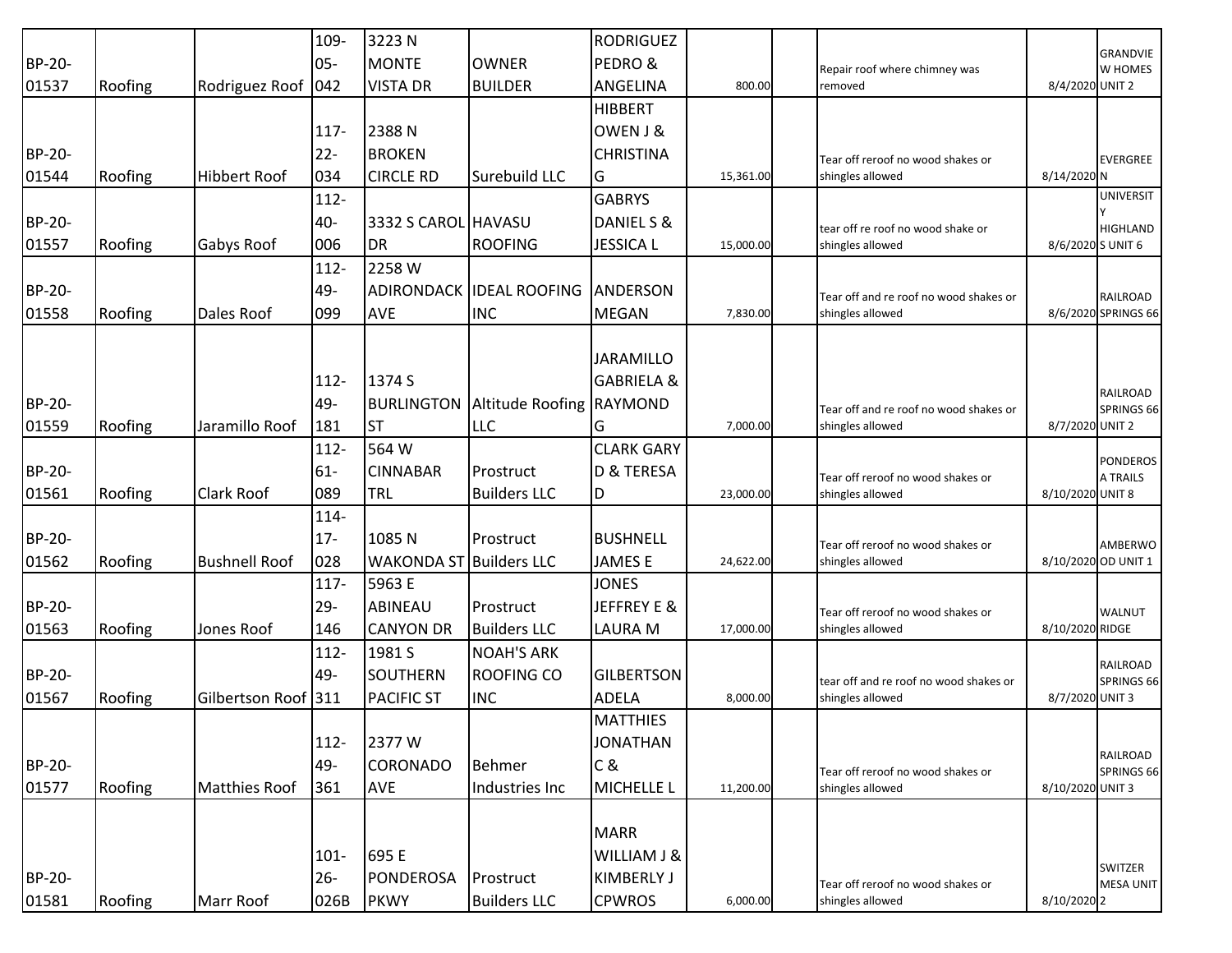|        |         |                      | $102 -$ |                                 | <b>BARTLETT</b>       |                                    |           |                                                       |                   |                                      |
|--------|---------|----------------------|---------|---------------------------------|-----------------------|------------------------------------|-----------|-------------------------------------------------------|-------------------|--------------------------------------|
| BP-20- |         |                      | 08-     | 1401 N                          | <b>HOMES &amp;</b>    | <b>FOX LAURA</b>                   |           | Tear off reroof no wood shakes or                     |                   | <b>ANTELOPE</b><br>VALLEY            |
| 01588  | Roofing | <b>Fox Roof</b>      | 047     | <b>NAVAJO DR</b>                | <b>ROOFING LLC</b>    | <b>ELLEN</b>                       | 8,820.00  | shingles allowed                                      | 8/10/2020 UNIT 1  |                                      |
|        |         |                      |         |                                 |                       |                                    |           |                                                       |                   |                                      |
|        |         |                      |         |                                 |                       | COLONY-JO                          |           |                                                       |                   |                                      |
|        |         |                      |         |                                 |                       | <b>DON</b>                         |           |                                                       |                   |                                      |
|        |         |                      | 113-    |                                 | <b>BARTLETT</b>       | <b>MANUFACT</b>                    |           |                                                       |                   |                                      |
| BP-20- |         |                      | $56-$   | 4975 E ALLEN HOMES &            |                       | <b>URED HOME</b>                   |           | Tear off reroof no wood shakes or                     |                   | JO-DON                               |
| 01589  | Roofing | <b>Aichhol Roof</b>  | 032     | <b>AVE</b>                      | <b>ROOFING LLC</b>    | <b>COMM LLC</b>                    | 4,900.00  | shingles allowed                                      | 8/10/2020 VILLAGE |                                      |
|        |         |                      | 110-    | 500 W                           | <b>BARTLETT</b>       | <b>WEIR</b>                        |           |                                                       |                   | <b>MOUNT</b>                         |
| BP-20- |         |                      | $04 -$  | PHILOMENA                       | <b>HOMES &amp;</b>    | <b>RONALD</b>                      |           |                                                       |                   | <b>ELDEN</b>                         |
|        |         | Weir Roof            |         |                                 |                       |                                    |           | Tear off reroof no wood shakes or<br>shingles allowed |                   | <b>PARK</b><br>8/10/2020 AMENDED     |
| 01590  | Roofing | Flagstaff            | 087A    | <b>DR</b>                       | <b>ROOFING LLC</b>    | <b>PATRICK</b><br><b>FLAGSTAFF</b> | 11,934.00 |                                                       |                   |                                      |
|        |         |                      |         |                                 |                       |                                    |           |                                                       |                   |                                      |
|        |         | Mission              | $112 -$ |                                 |                       | <b>MISSION</b>                     |           |                                                       |                   | COCONINO                             |
| BP-20- |         | Tabernacle           | $04 -$  | 1201 W                          | <b>IDEAL ROOFING</b>  | <b>TABERNACL</b>                   |           | Tear off reroof no wood shakes or                     |                   | <b>WEST</b>                          |
| 01594  | Roofing | Roof                 | 009H    | <b>KAIBAB LN</b>                | <b>INC</b>            | E                                  | 49,590.00 | shingles allowed                                      |                   | 8/10/2020 AMENDED<br><b>PONDEROS</b> |
|        |         |                      | $112 -$ |                                 |                       |                                    |           |                                                       |                   | A TRAILS                             |
| BP-20- |         |                      | $51-$   | 1218 W                          | <b>HAVASU</b>         | <b>CASEY</b>                       |           | Tear off reroof no wood shakes or                     |                   | <b>UNITS 3A</b>                      |
| 01603  | Roofing | Casey Roof           | 148     | <b>WESTON TRL</b>               | <b>ROOFING</b>        | <b>CHARLES I</b>                   | 10,000.00 | shingles allowed                                      | 8/11/2020 3B 3C   |                                      |
|        |         |                      |         |                                 |                       |                                    |           |                                                       |                   |                                      |
|        |         |                      |         |                                 |                       | <b>BRISCOE</b>                     |           |                                                       |                   |                                      |
|        |         |                      |         |                                 |                       | <b>JAMESR</b>                      |           |                                                       |                   |                                      |
|        |         |                      | $112 -$ | 1270 W                          |                       | <b>REVOCABLE</b>                   |           |                                                       |                   |                                      |
| BP-20- |         |                      | $14-$   | <b>UNIVERSITY</b>               | <b>High Elevation</b> | <b>TRUST DTD</b>                   |           | Tear off reroof no wood shakes or                     |                   | <b>UNIVERSIT</b>                     |
| 01607  | Roofing | Reroof               | 029     | <b>HEIGHTS DR S Roofing LLC</b> |                       | 01-11-18                           | 10,800.00 | shingle allowed                                       |                   | 8/12/2020 Y HEIGHTS                  |
|        |         |                      | 109-    |                                 | <b>BARTLETT</b>       |                                    |           |                                                       |                   | SUNNYSIDE                            |
| BP-20- |         |                      | $11-$   | 2314 N                          | <b>HOMES &amp;</b>    | <b>MILLER</b>                      |           | Tear off reroof no wood shakes or                     |                   | <b>NORTH</b>                         |
| 01608  | Roofing | <b>Miller Roof</b>   | 074     | <b>CENTER ST</b>                | <b>ROOFING LLC</b>    | <b>CLAYTON</b>                     | 8,231.00  | shingles allowed                                      | 8/17/2020 ANNEX 3 |                                      |
|        |         |                      |         |                                 |                       | <b>BRIGHTON</b>                    |           |                                                       |                   |                                      |
|        |         |                      |         |                                 |                       | <b>STEPHEN</b>                     |           |                                                       |                   |                                      |
|        |         |                      |         |                                 |                       | PAUL &                             |           |                                                       |                   |                                      |
|        |         |                      | $117 -$ | 2615N                           |                       | <b>HARRIS</b>                      |           |                                                       |                   |                                      |
| BP-20- |         |                      | $27 -$  | <b>WALNUT</b>                   | Prostruct             | <b>ROSEMARY</b>                    |           | Tear off reroof no wood shakes or                     |                   | <b>WALNUT</b>                        |
| 01616  | Roofing | <b>Brighton Roof</b> | 043     | <b>CREEK DR</b>                 | <b>Builders LLC</b>   | $\mathsf{P}$                       | 12,000.00 | shingles allowed                                      |                   | 8/13/2020 MEADOWS                    |
|        |         |                      | 110-    |                                 | <b>POLARIS</b>        | <b>HUTCHINSO</b>                   |           |                                                       |                   | <b>MOUNT</b><br><b>ELDEN</b>         |
| BP-20- |         |                      |         |                                 |                       |                                    |           |                                                       |                   | <b>ADDITION</b>                      |
|        |         | Hutchinson           | $04 -$  | 1701N                           | <b>RESTORATION</b>    | N ERIN B &                         |           | Tear off reroof no wood shakes or                     |                   | (FLAGSTAFF                           |
| 01618  | Roofing | Roof                 | 005     | <b>BEAVER ST</b>                | <b>INC</b>            | LISA N                             | 3,500.00  | shingles allowed                                      | 8/13/2020)        |                                      |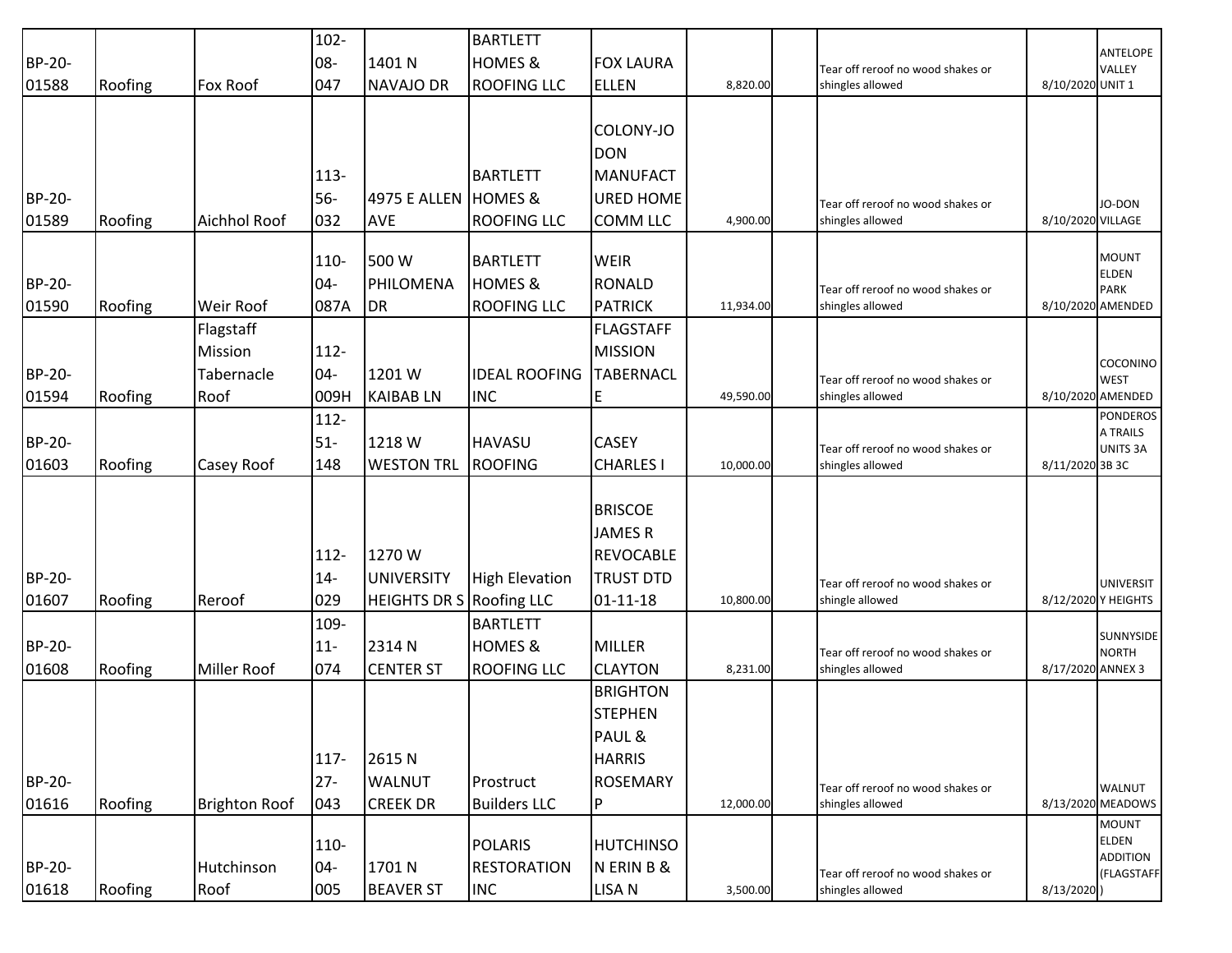|        |         |                      | 107-    | 2357N               |                            | <b>ELK</b>             |           |                                                       |                  | <b>NORTHWO</b>                         |
|--------|---------|----------------------|---------|---------------------|----------------------------|------------------------|-----------|-------------------------------------------------------|------------------|----------------------------------------|
| BP-20- |         |                      | $30 -$  | <b>WALGREENS</b>    | <b>Behmer</b>              | <b>INVESTMEN</b>       |           | Tear off reroof no wood shakes or                     |                  | <b>ODS</b><br><b>BUSINESS</b>          |
| 01619  | Roofing | Reroof               | 003B    | <b>ST</b>           | Industries Inc             | TS LLC                 | 15,000.00 | shingles allowed                                      | 8/13/2020 CENTRE |                                        |
|        |         |                      | 112-    |                     |                            | <b>VINING</b>          |           |                                                       |                  |                                        |
| BP-20- |         |                      | 49-     |                     | 2373 W ROCK High Elevation | DAVID &                |           | Tear off reroof no wood shakes or                     |                  | RAILROAD<br>SPRINGS 66                 |
| 01624  | Roofing | <b>Vining Roof</b>   | 438     | <b>ISLAND AVE</b>   | <b>Roofing LLC</b>         | <b>LESLIE</b>          | 7,875.00  | shingles allowed                                      | 8/18/2020 UNIT 3 |                                        |
|        |         |                      | 112-    |                     |                            | <b>CHESTER</b>         |           |                                                       |                  |                                        |
| BP-20- |         |                      | 49-     | <b>2382 W ROCK</b>  |                            | <b>SHAWN M &amp;</b>   |           | Tear off reroof no wood shakes or                     |                  | RAILROAD<br>SPRINGS 66                 |
| 01626  | Roofing | <b>Chester Roof</b>  | 402     | <b>ISLAND AVE</b>   | Surebuild LLC              | LISA D                 | 10,169.00 | shingles allowed                                      | 8/14/2020 UNIT 3 |                                        |
|        |         |                      |         |                     |                            |                        |           |                                                       |                  |                                        |
|        |         |                      |         |                     |                            | <b>BAUER</b>           |           |                                                       |                  |                                        |
|        |         |                      | $102 -$ |                     |                            | <b>RUSSELL B &amp;</b> |           |                                                       |                  |                                        |
| BP-20- |         |                      | $07-$   | 1613N               | <b>OWNER</b>               | <b>STEPHANIE</b>       |           | Tear off reroof no wood shakes or                     |                  | KAIBAB<br><b>PLAZA</b>                 |
| 01628  | Roofing | <b>Bauer Roof</b>    | 020     | <b>KUTCH DR</b>     | <b>BUILDER</b>             | D                      | 13,000.00 | shingles allowed                                      | 8/17/2020 UNIT 2 |                                        |
|        |         |                      |         |                     |                            | <b>SOUTHSIDE</b>       |           |                                                       |                  |                                        |
|        |         |                      | 100-    |                     | <b>TIMBER PEAKS</b>        | <b>HISTORIC</b>        |           |                                                       |                  |                                        |
| BP-20- |         | Coast &              | 40-     | 23 S BEAVER         | <b>CONSTRUCTION</b>        | <b>PROPERTIES</b>      |           | Tear off reroof no wood shakes or                     |                  | <b>FLAGSTAFF</b>                       |
| 01631  | Roofing | <b>Mountain Roof</b> | 001A    | <b>ST</b>           | <b>LLC</b>                 | <b>INC</b>             | 20,000.00 | shingles allowed                                      |                  | 8/19/2020 TOWNSITE                     |
|        |         |                      |         |                     |                            |                        |           |                                                       |                  |                                        |
|        |         |                      |         |                     |                            |                        |           |                                                       |                  | SHADOW                                 |
|        |         |                      | 109-    | <b>3529 N EIGER</b> |                            | <b>CRANE</b>           |           |                                                       |                  | <b>MOUNTAIN</b>                        |
| BP-20- |         |                      | $16 -$  | <b>MOUNTAIN</b>     | <b>LCR ROOFING</b>         | <b>CURTIS R &amp;</b>  |           |                                                       |                  | <b>VILLAGE</b>                         |
| 01632  | Roofing | Crane Roof           | 023C    | <b>RD</b>           | <b>INC</b>                 | <b>COLLEEN S</b>       | 22,869.00 | Tear off reroof no wood shakes or<br>shingles allowed |                  | UNIT <sub>6</sub><br>8/17/2020 AMENDED |
|        |         |                      | 110-    |                     |                            |                        |           |                                                       |                  |                                        |
| BP-20- |         |                      | 05-     | 25 W SILVER         | Prostruct                  | <b>HOLM</b>            |           | Tear off reroof no wood shakes or                     |                  | <b>MOUNT</b><br><b>ELDEN</b>           |
| 01635  | Roofing | Thomas Roof          | 107     | <b>SPRUCE AVE</b>   | <b>Builders LLC</b>        | <b>JACQUELINE</b>      | 12,000.00 | shingles allowed                                      | 8/17/2020 PARK   |                                        |
|        |         |                      |         |                     |                            |                        |           |                                                       |                  |                                        |
|        |         |                      | 100-    | 806 W               |                            |                        |           |                                                       |                  |                                        |
| BP-20- |         |                      | $28 -$  | <b>GRAND</b>        | <b>Behmer</b>              | <b>WELDON</b>          |           | Tear off reroof no wood shakes or                     |                  | <b>FLAGSTAFF</b>                       |
| 01636  | Roofing | <b>Weldon Roof</b>   | 002     | <b>CANYON AVE</b>   | Industries Inc             | <b>WILLIAM</b>         | 3,000.00  | shingles allowed                                      |                  | 8/18/2020 TOWNSITE                     |
|        |         |                      |         |                     |                            | <b>SMITH</b>           |           |                                                       |                  |                                        |
|        |         |                      |         |                     |                            | <b>FAMILY</b>          |           |                                                       |                  |                                        |
|        |         |                      |         |                     |                            | <b>RVCBL</b>           |           |                                                       |                  |                                        |
|        |         |                      | 114-    |                     |                            | <b>LIVING</b>          |           |                                                       |                  |                                        |
| BP-20- |         |                      | $18 -$  | 645 N FOX           | Prostruct                  | <b>TRUST DTD</b>       |           | Tear off reroof no wood shakes or                     |                  | AMBERWO                                |
| 01637  | Roofing | Smith Roof           | 045     | <b>HILL RD</b>      | <b>Builders LLC</b>        | 4/22/11                | 17,000.00 | shingles allowed                                      |                  | 8/18/2020 OD UNIT 2                    |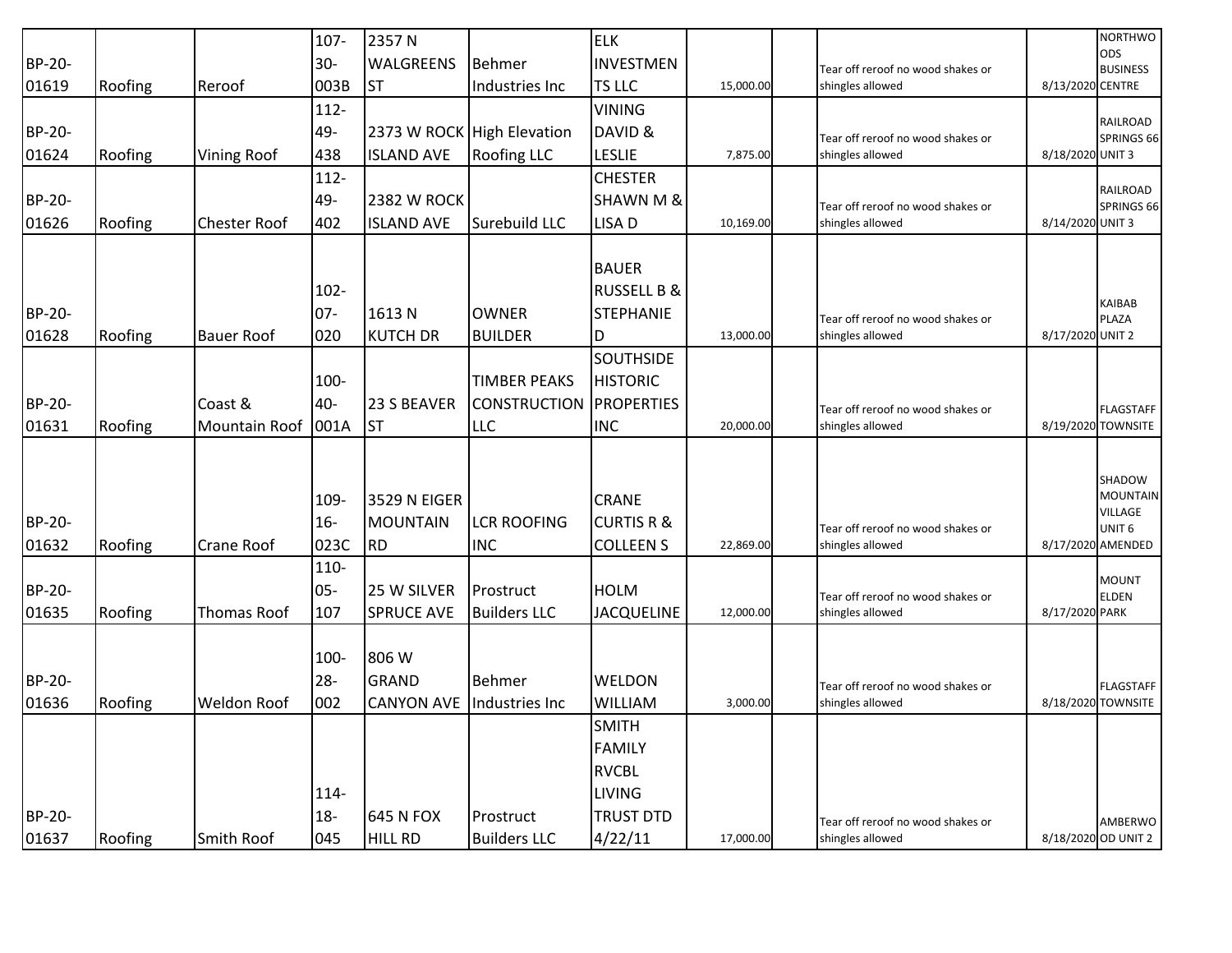| M LINDA<br><b>BERG</b><br><b>IRREVOCABL</b><br><b>UNIVERSIT</b><br>112-<br>E GSTT<br><b>BP-20-</b><br>$23 -$<br>Lundstrom<br>3318 S<br><b>TRUST DTD</b><br>Prostruct<br>Tear off reroof no wood shakes or<br><b>HIGHLAND</b><br>026<br>01638<br><b>ANDREA DR</b><br><b>Builders LLC</b><br>5/12/99<br>8/18/2020 S<br>Roofing<br>Roof<br>20,000.00<br>shingles allowed<br><b>BENDEL</b><br>JAMES &<br><b>TAMI</b><br>107-<br><b>FAMILY</b><br>BP-20-<br>$19 -$<br>2205 N OLD<br><b>TRUST DTD</b><br>Prostruct<br>Tear off reroof no wood shakes or<br>01639<br><b>Bendel Roof</b><br>047<br>09-17-07<br>Roofing<br><b>STUMP WAY</b><br><b>Builders LLC</b><br>17,000.00<br>shingles allowed<br>8/18/2020 ELK RUN<br>$117 -$<br>6418 E<br>BP-20-<br>$27 -$<br><b>CAMERON</b><br><b>RATZLAFF</b><br>Prostruct<br>Tear off reroof no wood shakes or<br><b>WALNUT</b><br>DR<br>01640<br><b>Scheel Roof</b><br>002<br><b>Builders LLC</b><br><b>JAKE</b><br>shingles allowed<br>8/18/2020 MEADOWS<br>Roofing<br>20,000.00<br><b>MOUNTAIN</b><br>100-<br><b>RIGGS</b><br><b>VIEW</b><br>BP-20-<br>$02 -$<br>310W<br><b>STEVEN M &amp;</b><br>Prostruct<br><b>ADDITIONA</b><br>Tear off reroof no wood shakes or<br>01641<br>Roofing<br>042<br><b>DINAL</b><br><b>Riggs Roof</b><br><b>NAVAJO RD</b><br><b>Builders LLC</b><br>shingles allowed<br>8/18/2020 L LOTS<br>30,000.00<br>$107 -$<br><b>SUMMIT</b><br>03-<br>BP-20-<br><b>2107 N FIRST</b><br>Prostruct<br><b>ZACHARY</b><br>Tear off reroof no wood shakes or<br><b>ST</b><br>01642<br>Roofing<br><b>Ellis Roof</b><br>116Y<br><b>MICHAEL</b><br>8/18/2020 MARIPOSA<br><b>Builders LLC</b><br>14,000.00<br>shingles allowed<br>CANYON<br><b>COUNTRY</b><br>$117 -$<br><b>CLUB</b><br>$12-$<br>BP-20-<br>5097 E<br><b>RHOTON</b><br>Prostruct<br><b>ESTATES</b><br>Tear off reroof no wood shakes or<br>01643<br>151A<br><b>SEMINOLE DR Builders LLC</b><br><b>DUSTY L</b><br>Roofing<br><b>Rhoton Roof</b><br>18,000.00<br>shingles allowed<br>8/18/2020 UNIT 3<br>LUCZYNSKI<br>117-<br><b>NOAH'S ARK</b><br><b>ERICA</b><br>$27 -$<br>BP-20-<br>6861 E EAGLE ROOFING CO<br><b>TRUST DTD</b><br>Tear off reroof no wood shakes or<br><b>WALNUT</b><br>01644<br>058<br><b>CREST DR</b><br><b>INC</b><br>02-26-19<br>Roofing<br>Luczynski Roof<br>8,000.00<br>shingles allowed<br>8/18/2020 MEADOWS<br>$117 -$<br><b>NOAH'S ARK</b><br>$27 -$<br>BP-20-<br>6671 E EAGLE ROOFING CO<br><b>ROOTES</b><br><b>WALNUT</b><br>Tear off reroof no wood shakes or<br>070<br>01645<br>Roofing<br><b>CREST DR</b><br>Rootes Roof<br><b>INC</b><br><b>BEVERLY J</b><br>8/18/2020 MEADOWS<br>8,000.00<br>shingles allowed<br><b>NOAH'S ARK</b><br>$117 -$<br><b>SCHUPPERT</b><br>$27 -$<br>BP-20-<br>6655 E EAGLE ROOFING CO<br><b>ELIZABETH</b><br><b>WALNUT</b><br>Tear off reroof no wood shakes or<br>Roofing<br>Schuppert Roof 071<br>01646<br><b>CREST DR</b><br><b>INC</b><br>M<br>8,000.00<br>shingles allowed<br>8/18/2020 MEADOWS |        |  |  | <b>LUNDSTRO</b> |  |  |  |
|----------------------------------------------------------------------------------------------------------------------------------------------------------------------------------------------------------------------------------------------------------------------------------------------------------------------------------------------------------------------------------------------------------------------------------------------------------------------------------------------------------------------------------------------------------------------------------------------------------------------------------------------------------------------------------------------------------------------------------------------------------------------------------------------------------------------------------------------------------------------------------------------------------------------------------------------------------------------------------------------------------------------------------------------------------------------------------------------------------------------------------------------------------------------------------------------------------------------------------------------------------------------------------------------------------------------------------------------------------------------------------------------------------------------------------------------------------------------------------------------------------------------------------------------------------------------------------------------------------------------------------------------------------------------------------------------------------------------------------------------------------------------------------------------------------------------------------------------------------------------------------------------------------------------------------------------------------------------------------------------------------------------------------------------------------------------------------------------------------------------------------------------------------------------------------------------------------------------------------------------------------------------------------------------------------------------------------------------------------------------------------------------------------------------------------------------------------------------------------------------------------------------------------------------------------------------------------------------------------------------------------------------------------------------------------------------------------------------------------------------------------------------------------------------------------------------------------------------------------------------------------------------------------------------------------------------------------------------------------|--------|--|--|-----------------|--|--|--|
|                                                                                                                                                                                                                                                                                                                                                                                                                                                                                                                                                                                                                                                                                                                                                                                                                                                                                                                                                                                                                                                                                                                                                                                                                                                                                                                                                                                                                                                                                                                                                                                                                                                                                                                                                                                                                                                                                                                                                                                                                                                                                                                                                                                                                                                                                                                                                                                                                                                                                                                                                                                                                                                                                                                                                                                                                                                                                                                                                                                  |        |  |  |                 |  |  |  |
|                                                                                                                                                                                                                                                                                                                                                                                                                                                                                                                                                                                                                                                                                                                                                                                                                                                                                                                                                                                                                                                                                                                                                                                                                                                                                                                                                                                                                                                                                                                                                                                                                                                                                                                                                                                                                                                                                                                                                                                                                                                                                                                                                                                                                                                                                                                                                                                                                                                                                                                                                                                                                                                                                                                                                                                                                                                                                                                                                                                  |        |  |  |                 |  |  |  |
|                                                                                                                                                                                                                                                                                                                                                                                                                                                                                                                                                                                                                                                                                                                                                                                                                                                                                                                                                                                                                                                                                                                                                                                                                                                                                                                                                                                                                                                                                                                                                                                                                                                                                                                                                                                                                                                                                                                                                                                                                                                                                                                                                                                                                                                                                                                                                                                                                                                                                                                                                                                                                                                                                                                                                                                                                                                                                                                                                                                  |        |  |  |                 |  |  |  |
|                                                                                                                                                                                                                                                                                                                                                                                                                                                                                                                                                                                                                                                                                                                                                                                                                                                                                                                                                                                                                                                                                                                                                                                                                                                                                                                                                                                                                                                                                                                                                                                                                                                                                                                                                                                                                                                                                                                                                                                                                                                                                                                                                                                                                                                                                                                                                                                                                                                                                                                                                                                                                                                                                                                                                                                                                                                                                                                                                                                  |        |  |  |                 |  |  |  |
|                                                                                                                                                                                                                                                                                                                                                                                                                                                                                                                                                                                                                                                                                                                                                                                                                                                                                                                                                                                                                                                                                                                                                                                                                                                                                                                                                                                                                                                                                                                                                                                                                                                                                                                                                                                                                                                                                                                                                                                                                                                                                                                                                                                                                                                                                                                                                                                                                                                                                                                                                                                                                                                                                                                                                                                                                                                                                                                                                                                  |        |  |  |                 |  |  |  |
|                                                                                                                                                                                                                                                                                                                                                                                                                                                                                                                                                                                                                                                                                                                                                                                                                                                                                                                                                                                                                                                                                                                                                                                                                                                                                                                                                                                                                                                                                                                                                                                                                                                                                                                                                                                                                                                                                                                                                                                                                                                                                                                                                                                                                                                                                                                                                                                                                                                                                                                                                                                                                                                                                                                                                                                                                                                                                                                                                                                  |        |  |  |                 |  |  |  |
|                                                                                                                                                                                                                                                                                                                                                                                                                                                                                                                                                                                                                                                                                                                                                                                                                                                                                                                                                                                                                                                                                                                                                                                                                                                                                                                                                                                                                                                                                                                                                                                                                                                                                                                                                                                                                                                                                                                                                                                                                                                                                                                                                                                                                                                                                                                                                                                                                                                                                                                                                                                                                                                                                                                                                                                                                                                                                                                                                                                  |        |  |  |                 |  |  |  |
|                                                                                                                                                                                                                                                                                                                                                                                                                                                                                                                                                                                                                                                                                                                                                                                                                                                                                                                                                                                                                                                                                                                                                                                                                                                                                                                                                                                                                                                                                                                                                                                                                                                                                                                                                                                                                                                                                                                                                                                                                                                                                                                                                                                                                                                                                                                                                                                                                                                                                                                                                                                                                                                                                                                                                                                                                                                                                                                                                                                  |        |  |  |                 |  |  |  |
|                                                                                                                                                                                                                                                                                                                                                                                                                                                                                                                                                                                                                                                                                                                                                                                                                                                                                                                                                                                                                                                                                                                                                                                                                                                                                                                                                                                                                                                                                                                                                                                                                                                                                                                                                                                                                                                                                                                                                                                                                                                                                                                                                                                                                                                                                                                                                                                                                                                                                                                                                                                                                                                                                                                                                                                                                                                                                                                                                                                  |        |  |  |                 |  |  |  |
|                                                                                                                                                                                                                                                                                                                                                                                                                                                                                                                                                                                                                                                                                                                                                                                                                                                                                                                                                                                                                                                                                                                                                                                                                                                                                                                                                                                                                                                                                                                                                                                                                                                                                                                                                                                                                                                                                                                                                                                                                                                                                                                                                                                                                                                                                                                                                                                                                                                                                                                                                                                                                                                                                                                                                                                                                                                                                                                                                                                  |        |  |  |                 |  |  |  |
|                                                                                                                                                                                                                                                                                                                                                                                                                                                                                                                                                                                                                                                                                                                                                                                                                                                                                                                                                                                                                                                                                                                                                                                                                                                                                                                                                                                                                                                                                                                                                                                                                                                                                                                                                                                                                                                                                                                                                                                                                                                                                                                                                                                                                                                                                                                                                                                                                                                                                                                                                                                                                                                                                                                                                                                                                                                                                                                                                                                  |        |  |  |                 |  |  |  |
|                                                                                                                                                                                                                                                                                                                                                                                                                                                                                                                                                                                                                                                                                                                                                                                                                                                                                                                                                                                                                                                                                                                                                                                                                                                                                                                                                                                                                                                                                                                                                                                                                                                                                                                                                                                                                                                                                                                                                                                                                                                                                                                                                                                                                                                                                                                                                                                                                                                                                                                                                                                                                                                                                                                                                                                                                                                                                                                                                                                  |        |  |  |                 |  |  |  |
|                                                                                                                                                                                                                                                                                                                                                                                                                                                                                                                                                                                                                                                                                                                                                                                                                                                                                                                                                                                                                                                                                                                                                                                                                                                                                                                                                                                                                                                                                                                                                                                                                                                                                                                                                                                                                                                                                                                                                                                                                                                                                                                                                                                                                                                                                                                                                                                                                                                                                                                                                                                                                                                                                                                                                                                                                                                                                                                                                                                  |        |  |  |                 |  |  |  |
|                                                                                                                                                                                                                                                                                                                                                                                                                                                                                                                                                                                                                                                                                                                                                                                                                                                                                                                                                                                                                                                                                                                                                                                                                                                                                                                                                                                                                                                                                                                                                                                                                                                                                                                                                                                                                                                                                                                                                                                                                                                                                                                                                                                                                                                                                                                                                                                                                                                                                                                                                                                                                                                                                                                                                                                                                                                                                                                                                                                  |        |  |  |                 |  |  |  |
|                                                                                                                                                                                                                                                                                                                                                                                                                                                                                                                                                                                                                                                                                                                                                                                                                                                                                                                                                                                                                                                                                                                                                                                                                                                                                                                                                                                                                                                                                                                                                                                                                                                                                                                                                                                                                                                                                                                                                                                                                                                                                                                                                                                                                                                                                                                                                                                                                                                                                                                                                                                                                                                                                                                                                                                                                                                                                                                                                                                  |        |  |  |                 |  |  |  |
|                                                                                                                                                                                                                                                                                                                                                                                                                                                                                                                                                                                                                                                                                                                                                                                                                                                                                                                                                                                                                                                                                                                                                                                                                                                                                                                                                                                                                                                                                                                                                                                                                                                                                                                                                                                                                                                                                                                                                                                                                                                                                                                                                                                                                                                                                                                                                                                                                                                                                                                                                                                                                                                                                                                                                                                                                                                                                                                                                                                  |        |  |  |                 |  |  |  |
|                                                                                                                                                                                                                                                                                                                                                                                                                                                                                                                                                                                                                                                                                                                                                                                                                                                                                                                                                                                                                                                                                                                                                                                                                                                                                                                                                                                                                                                                                                                                                                                                                                                                                                                                                                                                                                                                                                                                                                                                                                                                                                                                                                                                                                                                                                                                                                                                                                                                                                                                                                                                                                                                                                                                                                                                                                                                                                                                                                                  |        |  |  |                 |  |  |  |
|                                                                                                                                                                                                                                                                                                                                                                                                                                                                                                                                                                                                                                                                                                                                                                                                                                                                                                                                                                                                                                                                                                                                                                                                                                                                                                                                                                                                                                                                                                                                                                                                                                                                                                                                                                                                                                                                                                                                                                                                                                                                                                                                                                                                                                                                                                                                                                                                                                                                                                                                                                                                                                                                                                                                                                                                                                                                                                                                                                                  |        |  |  |                 |  |  |  |
|                                                                                                                                                                                                                                                                                                                                                                                                                                                                                                                                                                                                                                                                                                                                                                                                                                                                                                                                                                                                                                                                                                                                                                                                                                                                                                                                                                                                                                                                                                                                                                                                                                                                                                                                                                                                                                                                                                                                                                                                                                                                                                                                                                                                                                                                                                                                                                                                                                                                                                                                                                                                                                                                                                                                                                                                                                                                                                                                                                                  |        |  |  |                 |  |  |  |
|                                                                                                                                                                                                                                                                                                                                                                                                                                                                                                                                                                                                                                                                                                                                                                                                                                                                                                                                                                                                                                                                                                                                                                                                                                                                                                                                                                                                                                                                                                                                                                                                                                                                                                                                                                                                                                                                                                                                                                                                                                                                                                                                                                                                                                                                                                                                                                                                                                                                                                                                                                                                                                                                                                                                                                                                                                                                                                                                                                                  |        |  |  |                 |  |  |  |
|                                                                                                                                                                                                                                                                                                                                                                                                                                                                                                                                                                                                                                                                                                                                                                                                                                                                                                                                                                                                                                                                                                                                                                                                                                                                                                                                                                                                                                                                                                                                                                                                                                                                                                                                                                                                                                                                                                                                                                                                                                                                                                                                                                                                                                                                                                                                                                                                                                                                                                                                                                                                                                                                                                                                                                                                                                                                                                                                                                                  |        |  |  |                 |  |  |  |
|                                                                                                                                                                                                                                                                                                                                                                                                                                                                                                                                                                                                                                                                                                                                                                                                                                                                                                                                                                                                                                                                                                                                                                                                                                                                                                                                                                                                                                                                                                                                                                                                                                                                                                                                                                                                                                                                                                                                                                                                                                                                                                                                                                                                                                                                                                                                                                                                                                                                                                                                                                                                                                                                                                                                                                                                                                                                                                                                                                                  |        |  |  |                 |  |  |  |
|                                                                                                                                                                                                                                                                                                                                                                                                                                                                                                                                                                                                                                                                                                                                                                                                                                                                                                                                                                                                                                                                                                                                                                                                                                                                                                                                                                                                                                                                                                                                                                                                                                                                                                                                                                                                                                                                                                                                                                                                                                                                                                                                                                                                                                                                                                                                                                                                                                                                                                                                                                                                                                                                                                                                                                                                                                                                                                                                                                                  |        |  |  |                 |  |  |  |
|                                                                                                                                                                                                                                                                                                                                                                                                                                                                                                                                                                                                                                                                                                                                                                                                                                                                                                                                                                                                                                                                                                                                                                                                                                                                                                                                                                                                                                                                                                                                                                                                                                                                                                                                                                                                                                                                                                                                                                                                                                                                                                                                                                                                                                                                                                                                                                                                                                                                                                                                                                                                                                                                                                                                                                                                                                                                                                                                                                                  |        |  |  |                 |  |  |  |
|                                                                                                                                                                                                                                                                                                                                                                                                                                                                                                                                                                                                                                                                                                                                                                                                                                                                                                                                                                                                                                                                                                                                                                                                                                                                                                                                                                                                                                                                                                                                                                                                                                                                                                                                                                                                                                                                                                                                                                                                                                                                                                                                                                                                                                                                                                                                                                                                                                                                                                                                                                                                                                                                                                                                                                                                                                                                                                                                                                                  |        |  |  |                 |  |  |  |
|                                                                                                                                                                                                                                                                                                                                                                                                                                                                                                                                                                                                                                                                                                                                                                                                                                                                                                                                                                                                                                                                                                                                                                                                                                                                                                                                                                                                                                                                                                                                                                                                                                                                                                                                                                                                                                                                                                                                                                                                                                                                                                                                                                                                                                                                                                                                                                                                                                                                                                                                                                                                                                                                                                                                                                                                                                                                                                                                                                                  |        |  |  |                 |  |  |  |
|                                                                                                                                                                                                                                                                                                                                                                                                                                                                                                                                                                                                                                                                                                                                                                                                                                                                                                                                                                                                                                                                                                                                                                                                                                                                                                                                                                                                                                                                                                                                                                                                                                                                                                                                                                                                                                                                                                                                                                                                                                                                                                                                                                                                                                                                                                                                                                                                                                                                                                                                                                                                                                                                                                                                                                                                                                                                                                                                                                                  |        |  |  |                 |  |  |  |
|                                                                                                                                                                                                                                                                                                                                                                                                                                                                                                                                                                                                                                                                                                                                                                                                                                                                                                                                                                                                                                                                                                                                                                                                                                                                                                                                                                                                                                                                                                                                                                                                                                                                                                                                                                                                                                                                                                                                                                                                                                                                                                                                                                                                                                                                                                                                                                                                                                                                                                                                                                                                                                                                                                                                                                                                                                                                                                                                                                                  |        |  |  |                 |  |  |  |
|                                                                                                                                                                                                                                                                                                                                                                                                                                                                                                                                                                                                                                                                                                                                                                                                                                                                                                                                                                                                                                                                                                                                                                                                                                                                                                                                                                                                                                                                                                                                                                                                                                                                                                                                                                                                                                                                                                                                                                                                                                                                                                                                                                                                                                                                                                                                                                                                                                                                                                                                                                                                                                                                                                                                                                                                                                                                                                                                                                                  |        |  |  |                 |  |  |  |
|                                                                                                                                                                                                                                                                                                                                                                                                                                                                                                                                                                                                                                                                                                                                                                                                                                                                                                                                                                                                                                                                                                                                                                                                                                                                                                                                                                                                                                                                                                                                                                                                                                                                                                                                                                                                                                                                                                                                                                                                                                                                                                                                                                                                                                                                                                                                                                                                                                                                                                                                                                                                                                                                                                                                                                                                                                                                                                                                                                                  |        |  |  |                 |  |  |  |
|                                                                                                                                                                                                                                                                                                                                                                                                                                                                                                                                                                                                                                                                                                                                                                                                                                                                                                                                                                                                                                                                                                                                                                                                                                                                                                                                                                                                                                                                                                                                                                                                                                                                                                                                                                                                                                                                                                                                                                                                                                                                                                                                                                                                                                                                                                                                                                                                                                                                                                                                                                                                                                                                                                                                                                                                                                                                                                                                                                                  |        |  |  |                 |  |  |  |
|                                                                                                                                                                                                                                                                                                                                                                                                                                                                                                                                                                                                                                                                                                                                                                                                                                                                                                                                                                                                                                                                                                                                                                                                                                                                                                                                                                                                                                                                                                                                                                                                                                                                                                                                                                                                                                                                                                                                                                                                                                                                                                                                                                                                                                                                                                                                                                                                                                                                                                                                                                                                                                                                                                                                                                                                                                                                                                                                                                                  |        |  |  |                 |  |  |  |
|                                                                                                                                                                                                                                                                                                                                                                                                                                                                                                                                                                                                                                                                                                                                                                                                                                                                                                                                                                                                                                                                                                                                                                                                                                                                                                                                                                                                                                                                                                                                                                                                                                                                                                                                                                                                                                                                                                                                                                                                                                                                                                                                                                                                                                                                                                                                                                                                                                                                                                                                                                                                                                                                                                                                                                                                                                                                                                                                                                                  |        |  |  |                 |  |  |  |
|                                                                                                                                                                                                                                                                                                                                                                                                                                                                                                                                                                                                                                                                                                                                                                                                                                                                                                                                                                                                                                                                                                                                                                                                                                                                                                                                                                                                                                                                                                                                                                                                                                                                                                                                                                                                                                                                                                                                                                                                                                                                                                                                                                                                                                                                                                                                                                                                                                                                                                                                                                                                                                                                                                                                                                                                                                                                                                                                                                                  |        |  |  |                 |  |  |  |
|                                                                                                                                                                                                                                                                                                                                                                                                                                                                                                                                                                                                                                                                                                                                                                                                                                                                                                                                                                                                                                                                                                                                                                                                                                                                                                                                                                                                                                                                                                                                                                                                                                                                                                                                                                                                                                                                                                                                                                                                                                                                                                                                                                                                                                                                                                                                                                                                                                                                                                                                                                                                                                                                                                                                                                                                                                                                                                                                                                                  |        |  |  |                 |  |  |  |
|                                                                                                                                                                                                                                                                                                                                                                                                                                                                                                                                                                                                                                                                                                                                                                                                                                                                                                                                                                                                                                                                                                                                                                                                                                                                                                                                                                                                                                                                                                                                                                                                                                                                                                                                                                                                                                                                                                                                                                                                                                                                                                                                                                                                                                                                                                                                                                                                                                                                                                                                                                                                                                                                                                                                                                                                                                                                                                                                                                                  |        |  |  |                 |  |  |  |
| COCONINO<br>$102 -$<br><b>COCONINO</b><br><b>EBERSOLE</b>                                                                                                                                                                                                                                                                                                                                                                                                                                                                                                                                                                                                                                                                                                                                                                                                                                                                                                                                                                                                                                                                                                                                                                                                                                                                                                                                                                                                                                                                                                                                                                                                                                                                                                                                                                                                                                                                                                                                                                                                                                                                                                                                                                                                                                                                                                                                                                                                                                                                                                                                                                                                                                                                                                                                                                                                                                                                                                                        |        |  |  |                 |  |  |  |
| <b>ESTATES</b><br>05-<br>1215 W<br><b>ROOFING</b><br>MICHAEL C                                                                                                                                                                                                                                                                                                                                                                                                                                                                                                                                                                                                                                                                                                                                                                                                                                                                                                                                                                                                                                                                                                                                                                                                                                                                                                                                                                                                                                                                                                                                                                                                                                                                                                                                                                                                                                                                                                                                                                                                                                                                                                                                                                                                                                                                                                                                                                                                                                                                                                                                                                                                                                                                                                                                                                                                                                                                                                                   | BP-20- |  |  |                 |  |  |  |
| Tear off reroof no wood shakes or<br><b>PLAT</b><br>Roofing<br>080<br>& PAMELA J<br><b>SATURN WAY</b><br><b>COMPANY</b><br>8/18/2020 THREE<br>Ebersole Roof<br>8,100.00<br>shingles allowed                                                                                                                                                                                                                                                                                                                                                                                                                                                                                                                                                                                                                                                                                                                                                                                                                                                                                                                                                                                                                                                                                                                                                                                                                                                                                                                                                                                                                                                                                                                                                                                                                                                                                                                                                                                                                                                                                                                                                                                                                                                                                                                                                                                                                                                                                                                                                                                                                                                                                                                                                                                                                                                                                                                                                                                      | 01650  |  |  |                 |  |  |  |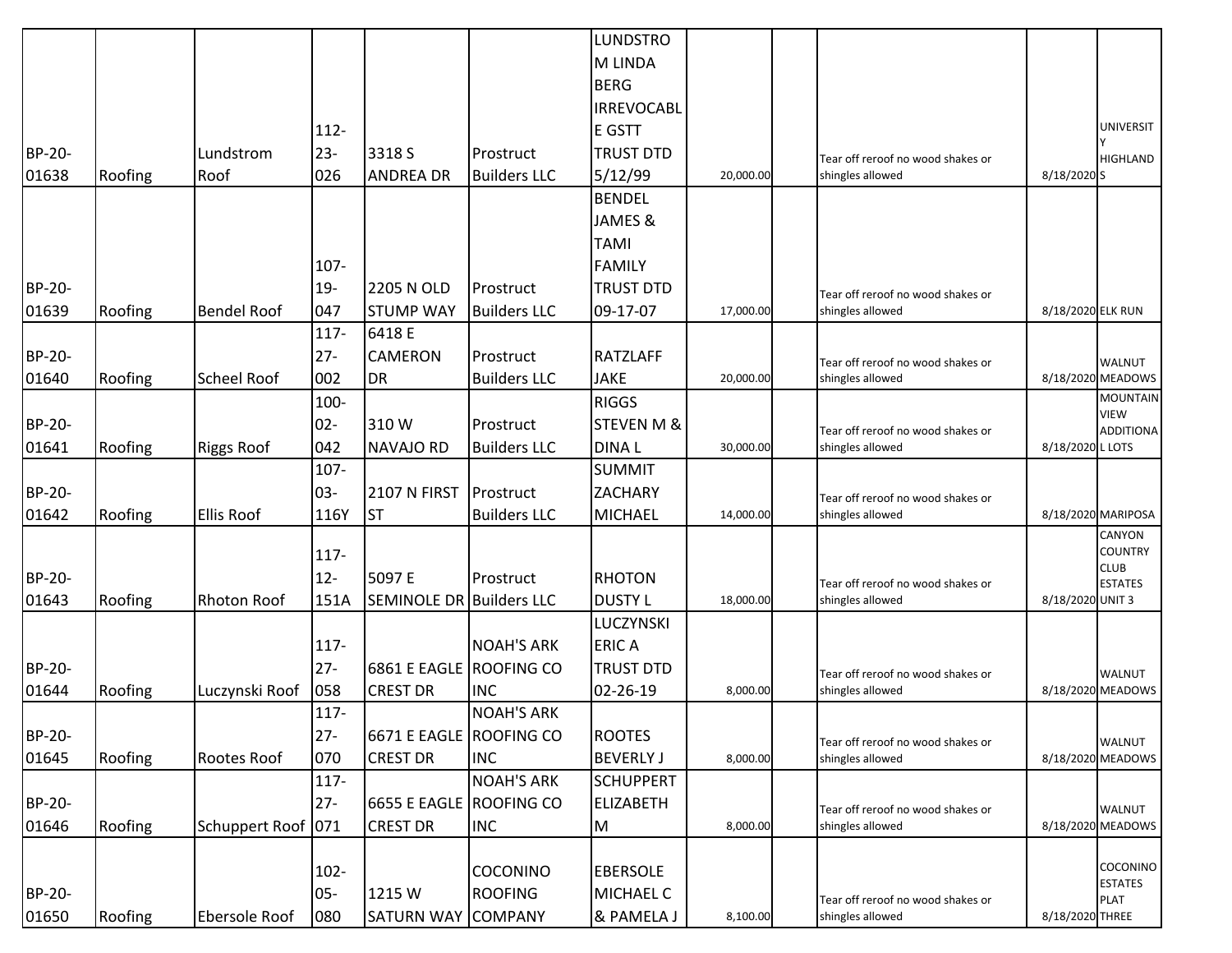|        |         |                        | $112 -$ |                    | <b>BARTLETT</b>       |                   |           |                                   |                   |                                   |
|--------|---------|------------------------|---------|--------------------|-----------------------|-------------------|-----------|-----------------------------------|-------------------|-----------------------------------|
| BP-20- |         |                        | 44-     | 1742 W             | <b>HOMES &amp;</b>    | <b>SAGANEY</b>    |           | Tear off reroof no wood shakes or |                   | <b>WEST</b><br><b>VILLAGE</b>     |
| 01663  | Roofing | <b>Saganey Roof</b>    | 063     | <b>SHELLIE DR</b>  | <b>ROOFING LLC</b>    | <b>KELLY A</b>    | 7,273.00  | shingles allowed                  | 8/21/2020 ESTATES |                                   |
|        |         |                        | $112 -$ |                    | <b>BARTLETT</b>       |                   |           |                                   |                   |                                   |
| BP-20- |         |                        | 44-     | 1675 W             | <b>HOMES &amp;</b>    | <b>HULEATT</b>    |           | Tear off reroof no wood shakes or |                   | <b>WEST</b><br><b>VILLAGE</b>     |
| 01664  | Roofing | <b>Huleatt Roof</b>    | 134     | <b>SHERRIE DR</b>  | <b>ROOFING LLC</b>    | <b>JESSICA L</b>  | 5,983.00  | shingles allowed                  | 8/21/2020 ESTATES |                                   |
|        |         |                        |         |                    |                       | <b>BAKER</b>      |           |                                   |                   |                                   |
|        |         |                        |         |                    |                       | <b>BONNIE J</b>   |           |                                   |                   |                                   |
|        |         |                        | $111 -$ |                    | <b>BARTLETT</b>       | <b>FAMILY</b>     |           |                                   |                   |                                   |
| BP-20- |         |                        | $04 -$  | 2690N              | <b>HOMES &amp;</b>    | <b>TRUST DTD</b>  |           | Tear off reroof no wood shakes or |                   | <b>CHESHIRE</b><br><b>ESTATES</b> |
| 01665  | Roofing | <b>Baker Roof</b>      | 009     | <b>NELSON DR</b>   | <b>ROOFING LLC</b>    | 07-07-16          | 11,306.00 | shingles allowed                  | 8/21/2020 UNIT 8  |                                   |
|        |         |                        | $111 -$ |                    |                       |                   |           |                                   |                   |                                   |
| BP-20- |         |                        | 06-     | <b>2505 N EDDY</b> | <b>OWNER</b>          |                   |           | Tear off reroof no wood shakes or |                   | <b>CHESHIRE</b><br><b>ESTATES</b> |
| 01666  | Roofing | <b>Wiley Roof</b>      | 018     | <b>DR</b>          | <b>BUILDER</b>        | John Wiley        | 5,000.00  | shingles allowed                  | 8/19/2020 UNIT 8  |                                   |
|        |         |                        |         |                    |                       | <b>PINTO</b>      |           |                                   |                   | <b>FLAGSTAFF</b>                  |
|        |         |                        | $101 -$ |                    |                       | <b>JAMES V</b>    |           |                                   |                   | (TOWN OF)                         |
| BP-20- |         |                        | $11-$   | <b>210 E DALE</b>  | <b>Aspen Roofing</b>  | <b>TRUST DTD</b>  |           | Tear off reroof no wood shakes or |                   | <b>EAST</b><br><b>SLOPE</b>       |
| 01668  | Roofing | Steen                  | 008     | <b>AVE</b>         | <b>LLC</b>            | 01-25-20          | 6,250.00  | shingles allowed                  |                   | 8/19/2020 ADDITION                |
|        |         |                        | $113 -$ |                    | <b>COCONINO</b>       |                   |           |                                   |                   | <b>SMOKE</b>                      |
| BP-20- |         |                        | $51-$   | 6030N              | <b>ROOFING</b>        | <b>MUELLER</b>    |           | Tear off reroof no wood shakes or |                   | <b>RISE</b><br>VALLEY             |
| 01674  | Roofing | <b>Mueller Roof</b>    | 002     | <b>NATIVE WAY</b>  | <b>COMPANY</b>        | <b>CAROL C</b>    | 8,100.00  | shingles allowed                  | 8/21/2020 UNIT 2  |                                   |
|        |         |                        |         |                    |                       | <b>HOPI TRIBE</b> |           |                                   |                   |                                   |
|        |         |                        |         |                    |                       | <b>ECONOMIC</b>   |           |                                   |                   |                                   |
|        |         |                        |         |                    |                       | <b>DEVELOPME</b>  |           |                                   |                   |                                   |
|        |         |                        | $113-$  | 5200 E             |                       | <b>NT</b>         |           |                                   |                   |                                   |
| BP-20- |         | <b>Cortland Plaza</b>  | $37-$   | <b>CORTLAND</b>    | <b>Behmer</b>         | <b>CORPORATI</b>  |           | Tear off reroof no wood shakes or |                   |                                   |
| 01682  | Roofing | Building E Roof   002J |         | <b>BLVD</b>        | Industries Inc        | ON                | 21,000.00 | shingles allowed                  | 8/21/2020 N/A     |                                   |
|        |         |                        |         |                    |                       | ALEXANDER         |           |                                   |                   |                                   |
|        |         |                        | 107-    |                    |                       | <b>THOMAS B</b>   |           |                                   |                   |                                   |
| BP-20- |         |                        | $17 -$  | 1808N              | <b>High Elevation</b> | & KIMBERLY        |           | Tear off reroof no wood shakes or |                   |                                   |
| 01688  | Roofing | Alexander Roof 069     |         | <b>THISTLE RD</b>  | <b>Roofing LLC</b>    | B                 | 6,900.00  | shingles allowed                  |                   | 8/26/2020 FOXGLENN                |
|        |         |                        | $107 -$ |                    |                       |                   |           |                                   |                   |                                   |
| BP-20- |         |                        | 04-     | 1700 N             | <b>HAVASU</b>         | <b>BENALLY</b>    |           | Tear off reroof no wood shakes or |                   |                                   |
| 01689  | Roofing | <b>Benally Roof</b>    | 016     | <b>SECOND ST</b>   | <b>ROOFING</b>        | <b>KLEE</b>       | 8,000.00  | shingles allowed                  |                   | 8/24/2020 SUNNYSIDE               |
|        |         |                        |         |                    |                       | <b>CLARK</b>      |           |                                   |                   |                                   |
|        |         |                        | $117 -$ | 2112 N             |                       | JAMES H III       |           |                                   |                   |                                   |
| BP-20- |         |                        | $11-$   | <b>TIMBERLINE</b>  | Prostruct             | & MERRI           |           | Tear off reroof no wood shakes or |                   |                                   |
| 01691  | Roofing | Carter Roof            | 109     | <b>RD</b>          | <b>Builders LLC</b>   | <b>SUE</b>        | 20,000.00 | shingles allowed                  |                   | 8/24/2020 SUNRIDGE                |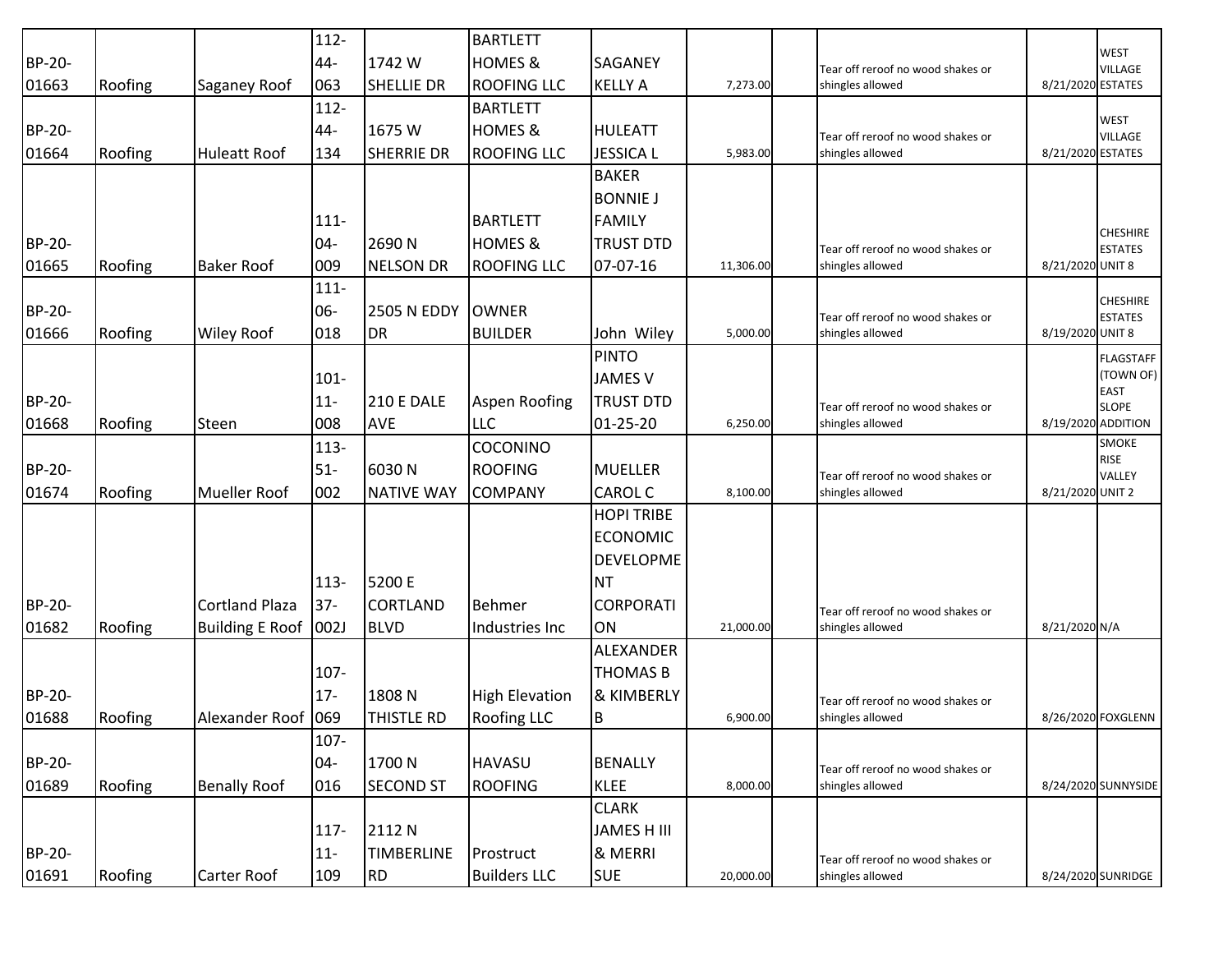|               |         |                     | $117 -$ | 2100 N             |                      | <b>HANSEN</b>     |           |                                                       |                  |                      |
|---------------|---------|---------------------|---------|--------------------|----------------------|-------------------|-----------|-------------------------------------------------------|------------------|----------------------|
| BP-20-        |         |                     | $11-$   | <b>TIMBERLINE</b>  | Prostruct            | TIMD&             |           | Tear off reroof no wood shakes or                     |                  |                      |
| 01692         | Roofing | Hansen Roof         | 108     | <b>RD</b>          | <b>Builders LLC</b>  | <b>MARY E</b>     | 23,000.00 | shingles allowed                                      |                  | 8/24/2020 SUNRIDGE   |
|               |         |                     |         |                    |                      |                   |           |                                                       |                  |                      |
|               |         |                     |         |                    |                      |                   |           |                                                       |                  | <b>BOULDER</b>       |
|               |         |                     | 112-    |                    |                      | <b>KNIGHTS</b>    |           |                                                       |                  | POINTE AT            |
| <b>BP-20-</b> |         |                     | $52-$   | 2106 S             |                      | <b>RONALD W</b>   |           |                                                       |                  | WOODLAN              |
| 01693         |         |                     | 004     | <b>MAJESTIC RD</b> | Surebuild LLC        | & JOANN M         | 13,659.00 | Tear off reroof no wood shakes or<br>shingles allowed | 8/24/2020 UNIT 6 | <b>DS VILLAGE</b>    |
|               | Roofing | Knights Roof        | 107-    | 3931 E             |                      |                   |           |                                                       |                  |                      |
| BP-20-        |         |                     | $18 -$  | <b>SUMMER</b>      | Prostruct            | <b>ANTUNEZ</b>    |           |                                                       |                  |                      |
| 01695         |         | Antunez Roof        | 098     | <b>RUN DR</b>      | <b>Builders LLC</b>  | <b>JENNIFER L</b> | 10,000.00 | Tear off reroof no wood shakes or<br>shingles allowed |                  | 8/24/2020 FOXGLENN   |
|               | Roofing |                     |         | 4801 E             |                      | <b>DENUNE</b>     |           |                                                       |                  |                      |
|               |         |                     |         | <b>GREEN</b>       |                      | <b>LIVING</b>     |           |                                                       |                  | <b>CONTINEN</b>      |
|               |         |                     | 114-    |                    |                      |                   |           |                                                       |                  | <b>TAL</b>           |
| BP-20-        |         |                     | $13 -$  | <b>MOUNTAIN</b>    |                      | <b>TRUST DTD</b>  |           | Tear off reroof no wood shakes or                     |                  | LAKESIDE             |
| 01703         | Roofing | Denune Roof         | 019     | <b>DR</b>          | Surebuild LLC        | 10-25-00          | 15,171.00 | shingles allowed                                      | 8/26/2020 ACRES  |                      |
|               |         |                     |         |                    |                      | <b>DENUNE</b>     |           |                                                       |                  |                      |
|               |         |                     | $107 -$ |                    |                      | <b>LIVING</b>     |           |                                                       |                  |                      |
| BP-20-        |         |                     | $18 -$  | 4009 E             |                      | <b>TRUST DTD</b>  |           | Tear off reroof no wood shakes or                     |                  |                      |
| 01704         | Roofing | Denune Roof         | 065     | <b>LONGLEY DR</b>  | Surebuild LLC        | 10-25-00          | 11,843.00 | shingles allowed                                      |                  | 8/26/2020 FOXGLENN   |
|               |         |                     | $111 -$ | 2413N              | POLARIS              | <b>ARCHER</b>     |           |                                                       |                  | <b>CHESHIRE</b>      |
| BP-20-        |         |                     | $14-$   | <b>FREMONT</b>     | <b>RESTORATION</b>   | JARED S &         |           | Tear off reroof no wood shakes or                     |                  | <b>FOOTHILLS</b>     |
| 01709         | Roofing | Archer Roof         | 019A    | <b>BLVD</b>        | <b>INC</b>           | <b>JESSICA A</b>  | 3,000.00  | shingles allowed                                      | 8/25/2020 UNIT 3 |                      |
|               |         |                     |         | 4005 E             |                      |                   |           |                                                       |                  |                      |
|               |         |                     | $107 -$ | <b>SPRING</b>      |                      |                   |           |                                                       |                  |                      |
| BP-20-        |         |                     | $28 -$  | <b>MEADOWS</b>     | <b>IDEAL ROOFING</b> | <b>KEIPER</b>     |           | Tear off reroof no wood shakes or                     |                  |                      |
| 01712         | Roofing | Keiper Roof         | 056     | <b>CIR</b>         | <b>INC</b>           | <b>WAYNE L</b>    | 5,400.00  | shingles allowed                                      |                  | 8/25/2020 MEADOWS    |
|               |         |                     |         | 4015 E             |                      |                   |           |                                                       |                  |                      |
|               |         |                     | $107 -$ | <b>SPRING</b>      |                      |                   |           |                                                       |                  |                      |
| BP-20-        |         |                     | $28 -$  | <b>MEADOWS</b>     | <b>IDEAL ROOFING</b> | <b>STEIGER</b>    |           | Tear off reroof no wood shakes or                     |                  |                      |
| 01713         | Roofing | <b>Steiger Roof</b> | 055     | <b>CIR</b>         | <b>INC</b>           | <b>MARY E</b>     | 5,400.00  | shingles allowed                                      |                  | 8/25/2020 MEADOWS    |
|               |         |                     | $113 -$ |                    |                      |                   |           |                                                       |                  | SMOKE<br><b>RISE</b> |
| BP-20-        |         |                     | $51-$   | 6145 N             | <b>IDEAL ROOFING</b> | <b>CURLEY</b>     |           | Tear off reroof no wood shakes or                     |                  | VALLEY               |
| 01714         | Roofing | <b>Curley Roof</b>  | 058     | <b>HARVEST RD</b>  | <b>INC</b>           | <b>ARDITH C</b>   | 8,820.00  | shingles allowed                                      | 8/25/2020 UNIT 2 |                      |
|               |         |                     | 107-    | 1875N              |                      |                   |           |                                                       |                  |                      |
| BP-20-        |         |                     | $17 -$  | <b>BUCKSKIN</b>    | Prostruct            | <b>VEGA</b>       |           | Tear off reroof no wood shakes or                     |                  |                      |
| 01716         | Roofing | Vega Roof           | 117     | <b>WAY</b>         | <b>Builders LLC</b>  | <b>VICTORIA</b>   | 15,000.00 | shingles allowed                                      |                  | 8/25/2020 FOXGLENN   |
|               |         |                     | 112-    | 582W               |                      |                   |           |                                                       |                  | <b>PONDEROS</b>      |
| BP-20-        |         |                     | $61-$   | <b>CINNABAR</b>    | <b>HAVASU</b>        | <b>JOHANSON</b>   |           | Tear off reroof no wood shakes or                     |                  | A TRAILS             |
| 01717         | Roofing | Johanson Roof       | 086     | <b>TRL</b>         | <b>ROOFING</b>       | <b>TRAVIS</b>     | 13,000.00 | shingles allowed                                      | 8/25/2020 UNIT 8 |                      |